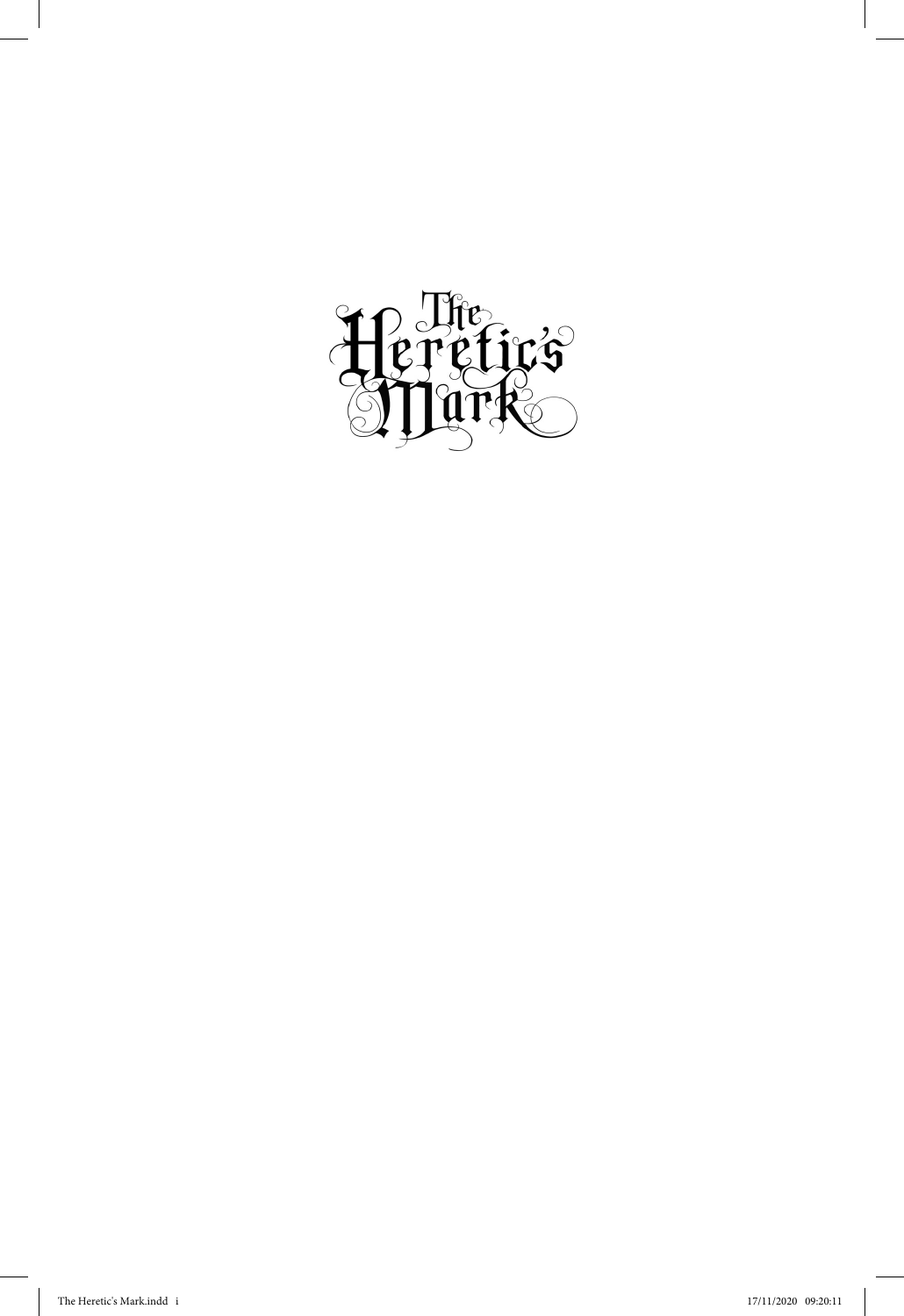Also by S. W. Perry

### The Jackdaw Mysteries

The Angel's Mark The Serpent's Mark The Saracen's Mark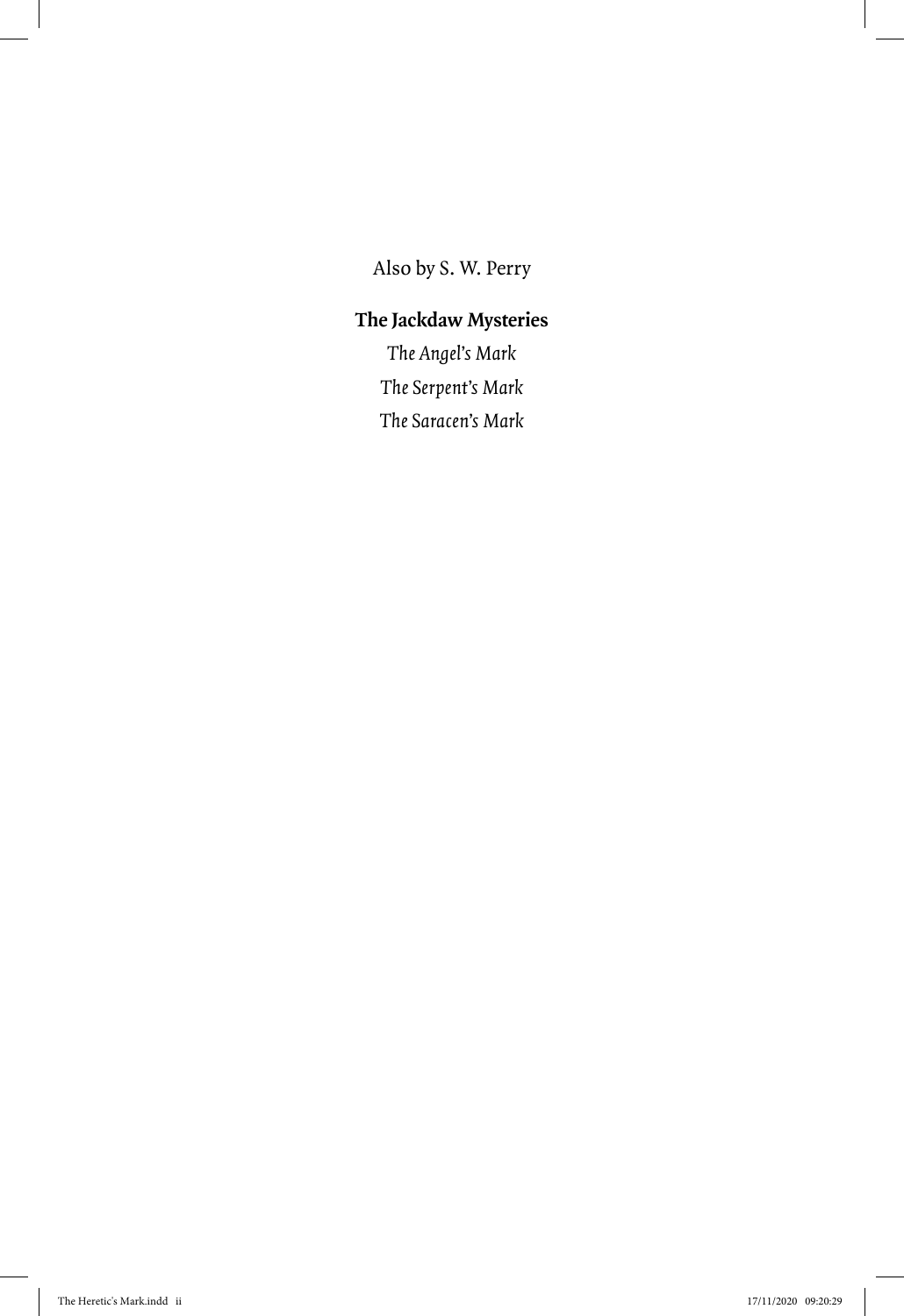

# S. W. PERRY



The Heretic's Mark.indd iii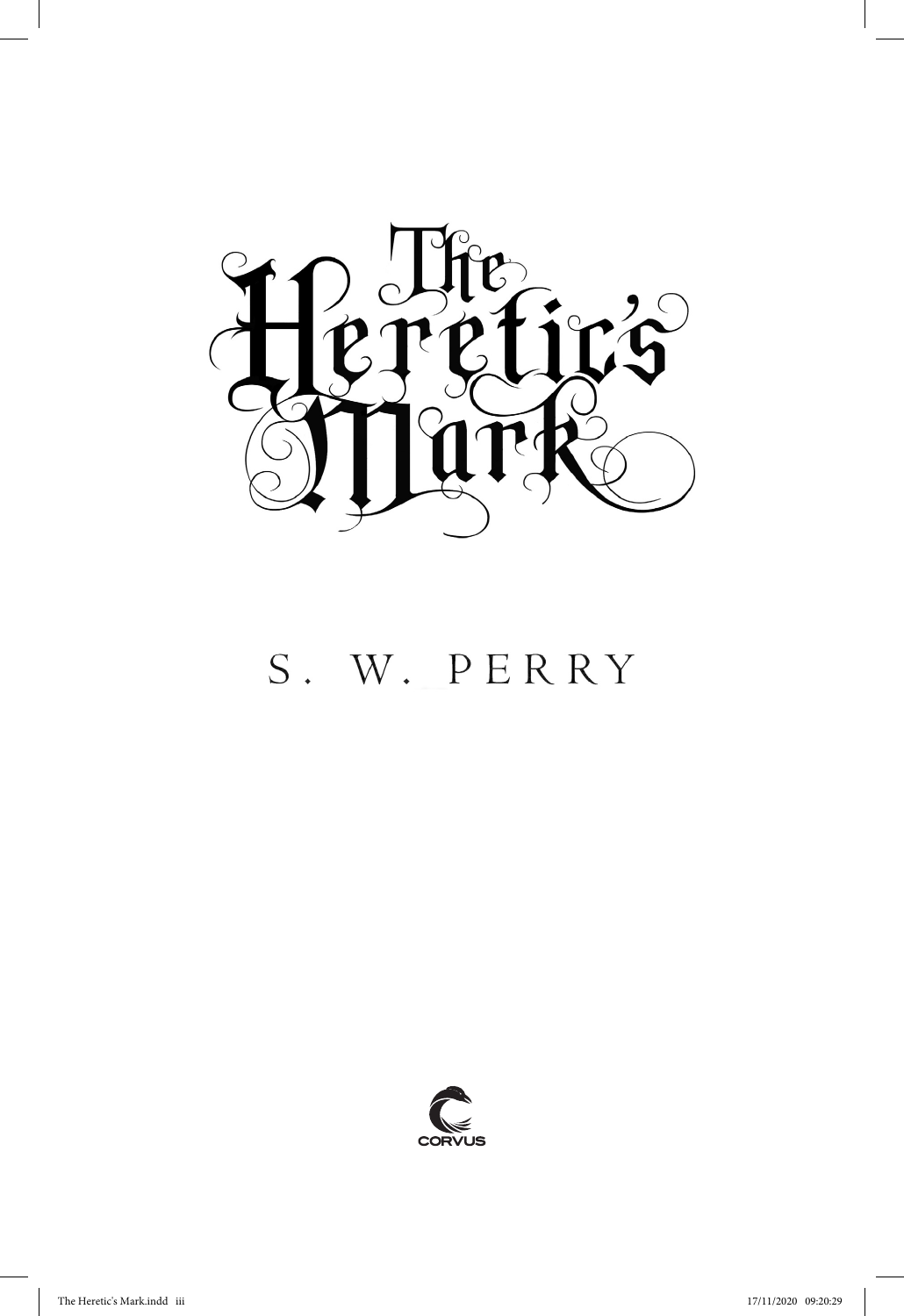First published in Great Britain in 2021 by Corvus, an imprint of Atlantic Books Ltd.

Copyright © S. W. Perry, 2021

The moral right of S. W. Perry to be identified as the author of this work has been asserted by him in accordance with the Copyright, Designs and Patents Act of 1988.

All rights reserved. No part of this publication may be reproduced, stored in a retrieval system, or transmitted in any form or by any means, electronic, mechanical, photocopying, recording, or otherwise, without the prior permission of both the copyright owner and the above publisher of this book.

This novel is entirely a work of fiction. The names, characters and incidents portrayed in it are the work of the author's imagination. Any resemblance to actual persons, living or dead, events or localities, is entirely coincidental.

10 9 8 7 6 5 4 3 2 1

A CIP catalogue record for this book is available from the British Library.

> Hardback ISBN: 978 1 78649 903 5 E-book ISBN: 978 1 78649 902 8

Corvus An imprint of Atlantic Books Ltd Ormond House 26–27 Boswell Street London WC1N 3JZ

www.corvus-books.co.uk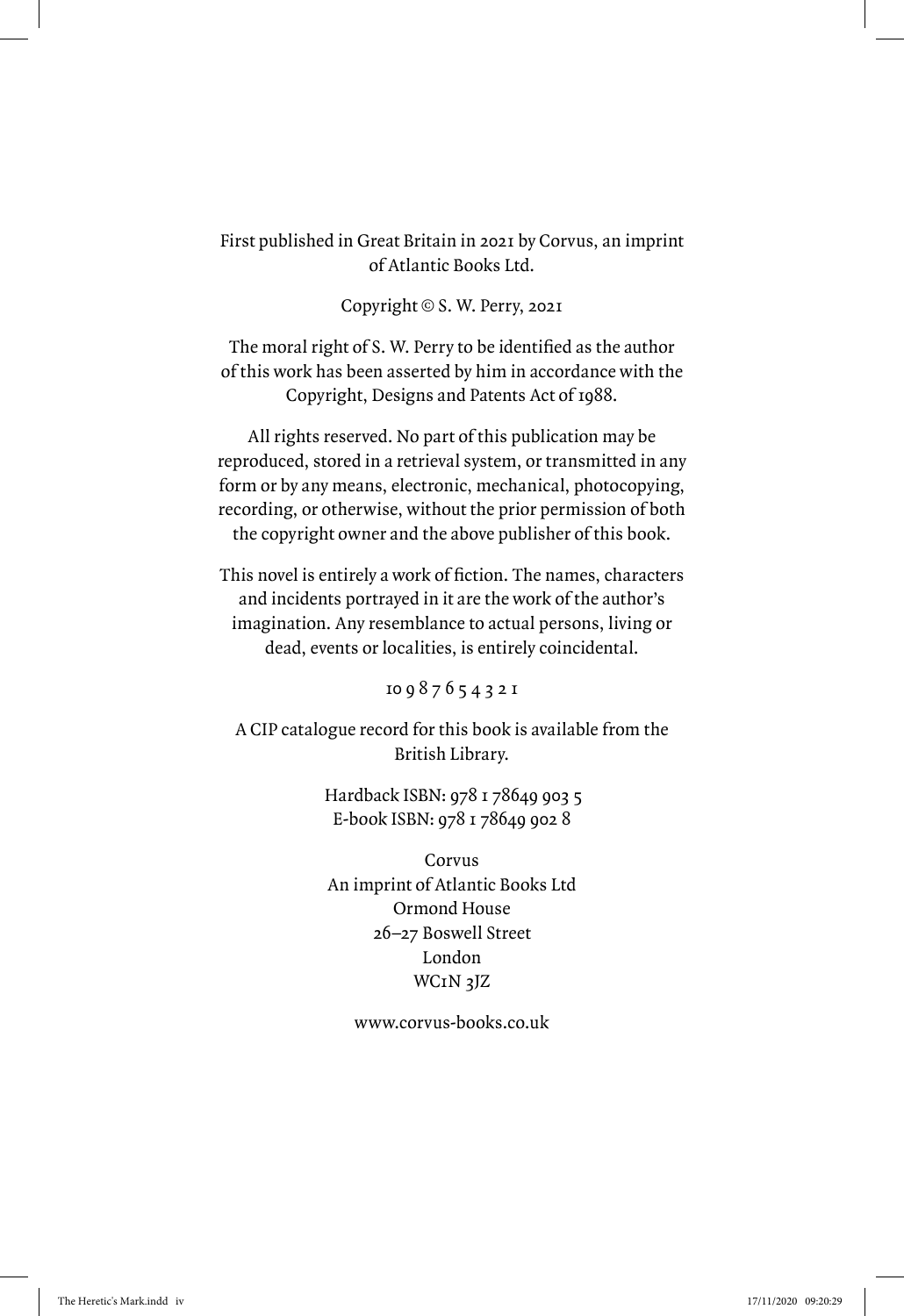When these prodigies do so conjointly meet, let no men say 'These are their reasons, they are natural': For I believe they are portentous things...

WILLIAM SHAKESPEARE, JULIUS CAESAR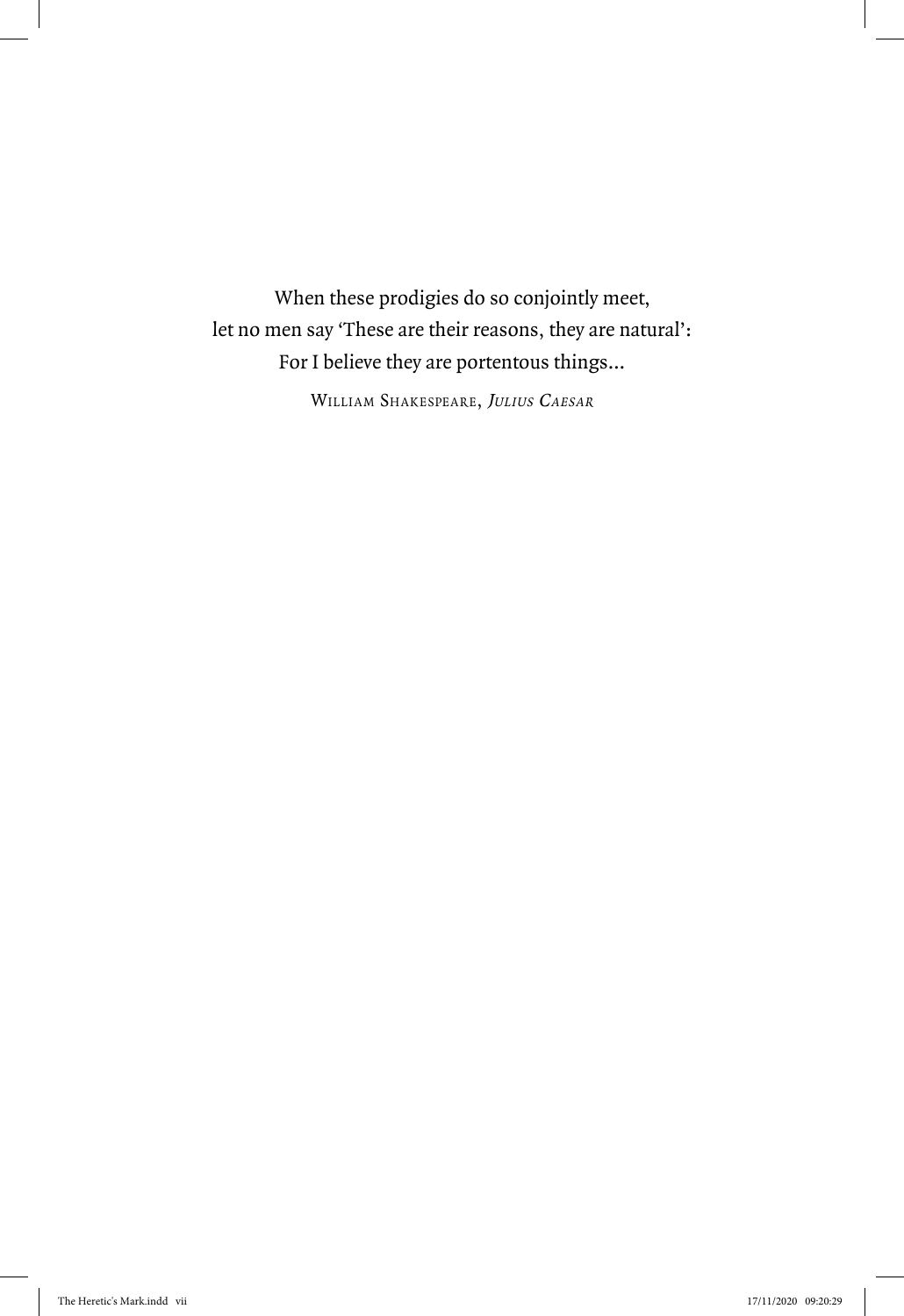### Prologue

### The White Tower, London, 7th June 1594

They come for him shortly before dawn with a showy rat-<br>tling of keys loud enough to wake the ghosts on Tower<br>Hill. He rises stiffly from the first proper rest he has had<br>in weeks his joints reclaiming the pain the cold st tling of keys loud enough to wake the ghosts on Tower Hill. He rises stiffly from the first proper rest he has had in weeks, his joints reclaiming the pain the cold stone floor has borrowed while he was asleep. 'Anon, anon!' he protests as they take him by his chains. 'All in good time. Incarceration is no friend to old bones.'

'Old bones or young – it matters not,' says his gaoler with the wistful familiarity of the prisoner's confessor. 'You're wanted at Whitehall.'

'Whitehall?' he replies. 'Has Her Grace the queen spoken for me? Does the Privy Council accept my innocence? Are they setting me free?'

But no answer comes as they hurry him down the wet, slime-covered steps towards the waiting wherry – only the sharptongued screeching of the gulls from the darkness of the river.

After months in captivity, Dr Roderigo Lopez has almost forgotten what it is to look out upon a horizon slowly prising itself from the grip of night. He stares about in cautious expectation. By the time they approach Westminster there is enough light for him to see, to his left, the pale mass of Lambeth Palace rising above the reeds. To his right, the grand houses along the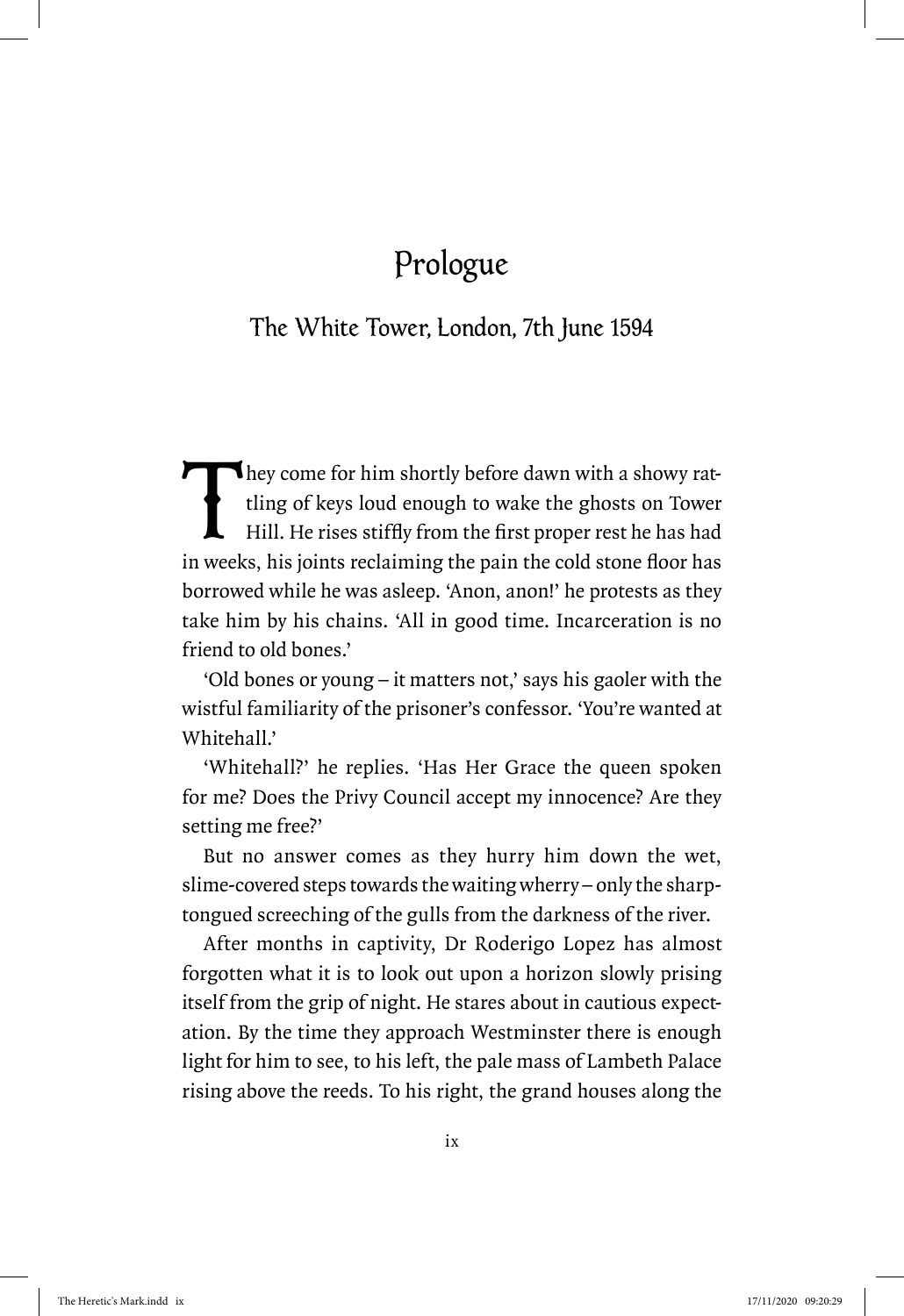Strand are taking shape. He knows them well. Within their private chambers he has administered to the greatest men in England. Powder of Spanish fly to help the Earl of Leicester in the bedchamber when his ardour failed to match his ambition; mercury to cure young Essex of the French gout; enemas to ease old Burghley's fractiousness at the dinner table. The rewards had been handsome, if only to buy his silence: a good house, a certain prestige, money, even the queen herself for a patient. But they had never truly seen him as one of their kind. In his heart, Lopez had always known it.

At the Westminster stairs the boatmen hand him over to a brace of uniformed halberdiers in crested steel helmets. He almost laughs. Do they think a single white-haired old Jew might threaten the very realm itself? Do they not know that, after months of confinement, he can barely walk unaided?

In a panelled chamber with an embossed ceiling painted blue and studded with yellow plaster stars wait two members of the Queen's Bench, Attorney General Coke and Chief Justice Popham. They are grave men in ermine-trimmed gowns. No smiles. Barely a greeting. They sit behind a table spread with expensive crimson cloth. It is bare, save for a leather-bound Bible and a roll of parchment with a tail of golden ribbon and a grand wax seal attached. Lopez notes the seal has been broken.

Let them think you're the last man on earth to bear a grudge, he tells himself. They might find a little mercy in their cold hearts.

'You're up early, gentlemen,' he says, smiling.

'This is not a business for late sleepers,' Coke says.

'Have you brought Her Grace's letter of pardon with you?' Lopez asks, glancing at the parchment.

But their hard, formal faces tell him that whatever this document is, it does not carry his salvation. The pain in his joints, temporarily forgotten in the blossoming of hope, begins to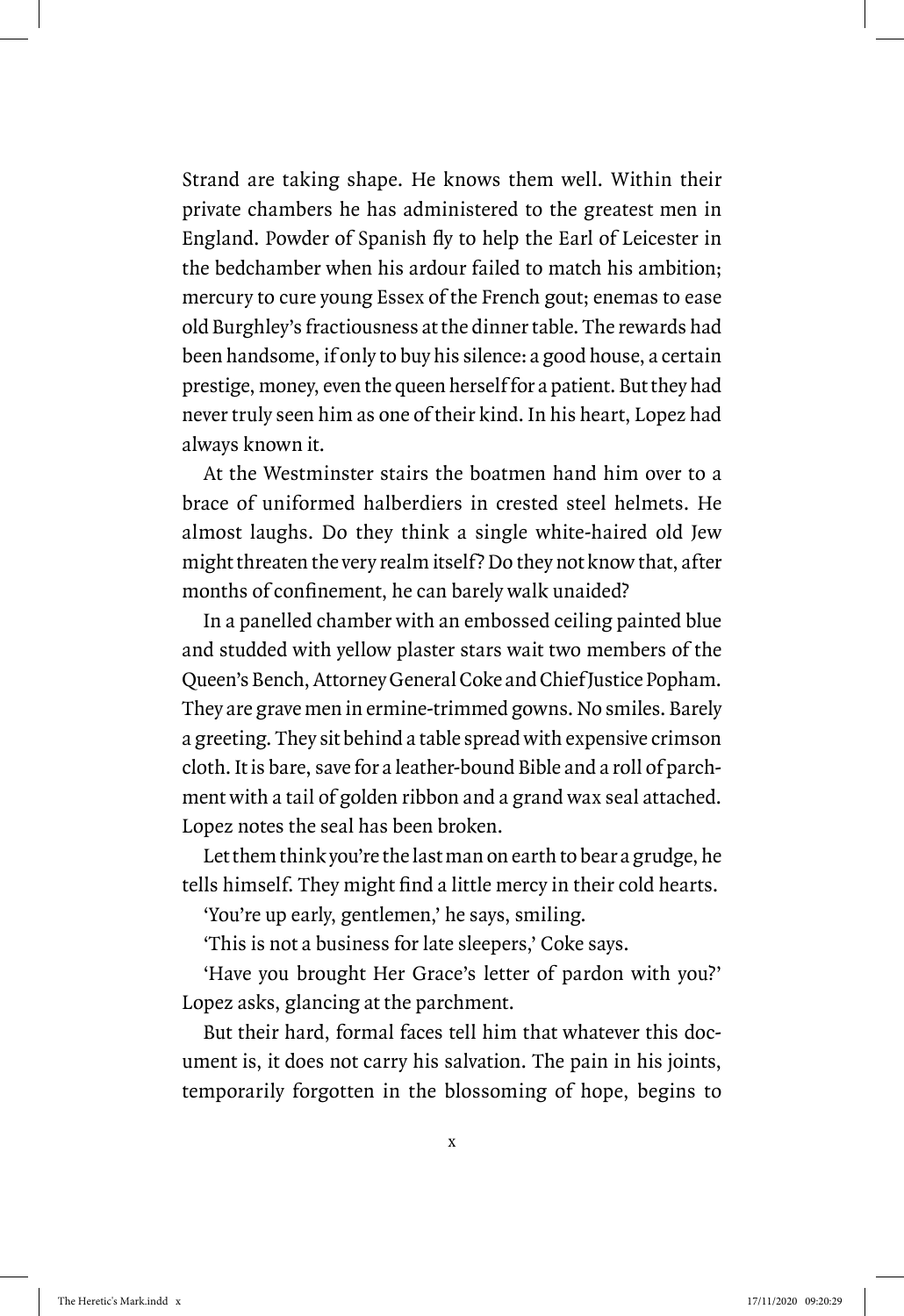scream at him again: Fool... fool for ever thinking they would find *mercy in their hearts for a man like you.*

With indecent haste, Coke and Popham put him through a perfunctory second trial, as though the first  $-$  it seems an age ago now – had somehow failed to stick, like the colour in a badly dyed shirt. A detestable traitor, they call him. Worse than Judas. There is no crime on earth more heinous than plotting to poison a monarch anointed by God. He was guilty of it in February, he is somehow even guiltier in June. And so he will hang by the neck until half-choked, suffer the severing of his privy organs and disembowelment by the knife – all while there is enough life left in him to appreciate the executioner's skill at butchery. And if that doesn't convince him of his perfidy, they will quarter his torso with an axe, burn the sundered parts and throw the ashes into the river. He will have no grave. Only his head will endure a strange immortality: set upon a spike on the southern gatehouse of London Bridge as a warning to future would-be regicides.

Why do I not fall to my knees in terror? he wonders. Perhaps it is because terror has become such a familiar companion during his lonely imprisonment. He knows it like an old friend. It cannot bite him any harder now.

Until they tell him it is to be today. At Tyburn.

#### -

There is an etiquette to an execution for high treason. Whether it be a solemn confession or a passionate protestation of innocence, an address to the mob is required. And the condemned man must stand naked as he prepares himself for the leaving of this world, just as he was when he came into it.

The executioner tears the dirty shirt from Dr Roderigo Lopez's back. He turns the pale, trembling body to the crowd. *Look*, he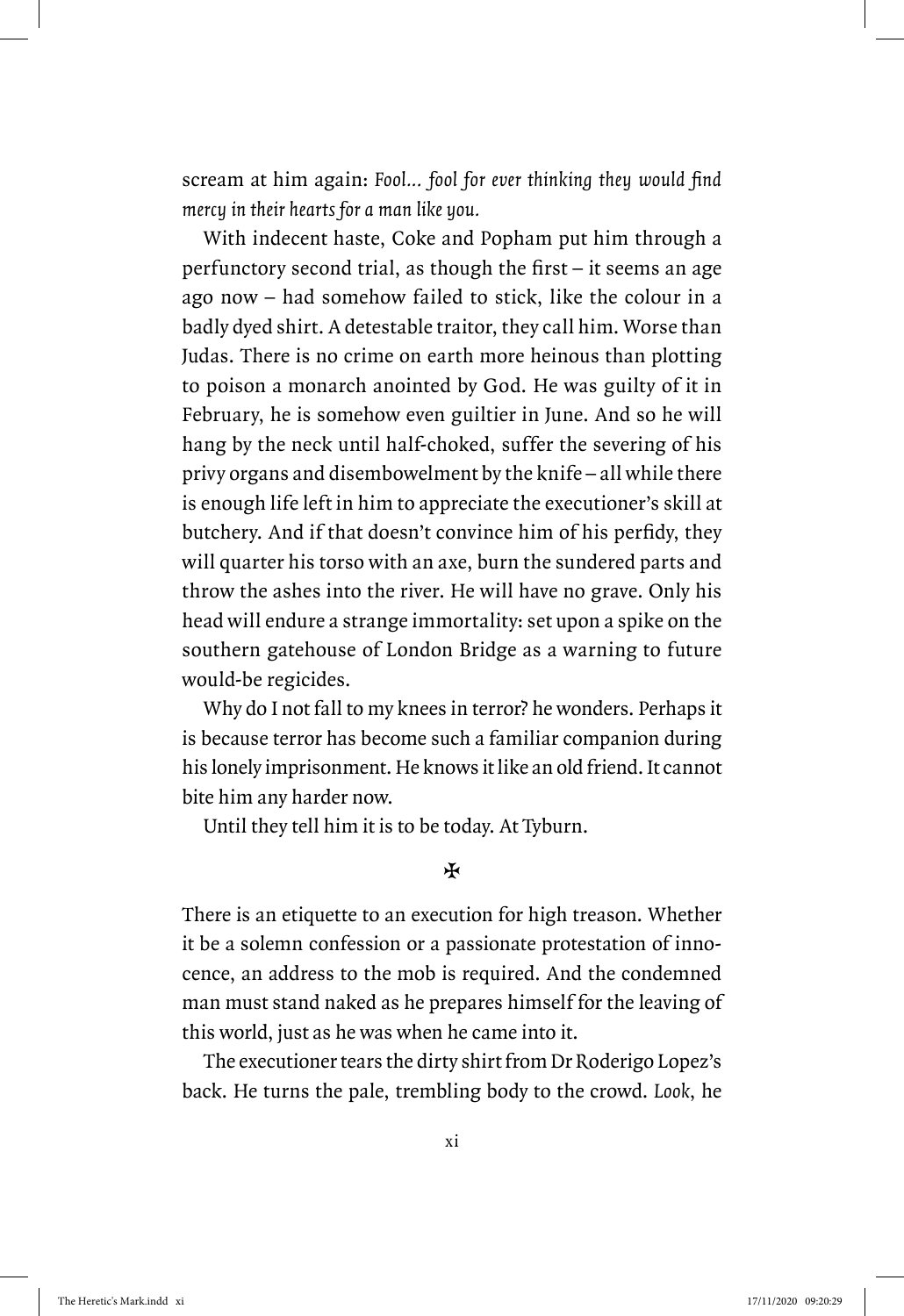seems to be saying, *can you not see the stain of guilt on the puckered white fl esh?* 

'I love the queen as well as I love our Lord!' Lopez cries out.

'Papist traitor!' someone shouts. Others pick up the chorus: 'Vile Hebrew… Spanish assassin…' This last insult hurts him more than the others. He is Portuguese, not Spanish. The Spanish are his enemy, as much as they are to the people now hurling their abuse and spittle at him.

As the executioner places the rough hemp noose around Lopez's frail neck to begin the slow gruesome journey, the words of the man who lit the fire that sustains the queen's religion  $-$  Martin Luther – echo in the physician's lonely, tormented soul: *Every man must do two things alone… his own believing, and his own dying.*

#### -

In a different life, the man watching from the crowd had been someone of substance. But that was before his fall.

Grand in stature with a voice to match, he too is a physician – once the most renowned anatomist in England. There had been a time, Sir Fulke Vaesy recalls, when he had been a proconsul of the medical profession. A time when he could afford to attend an execution in silk-lined hose and imported Bruges shirts. He has shrunk a little since then. His reputation has gone, and with it the income. The manor house at Vauxhall has gone too, sold to some upstart warden of the Fishmongers' Guild. The expensive brocade doublet he had worn on his imperious strolls down Knightrider Street to the College of Physicians is now patched and faded, like the covering of an old chair. He no longer has the spare cash to replace it. Now he is reduced to giving purges and drawing blood, like a country barber-surgeon.

Sir Fulke Vaesy knows exactly who is to blame for this ruination. Being a man who values careful accounting – at least when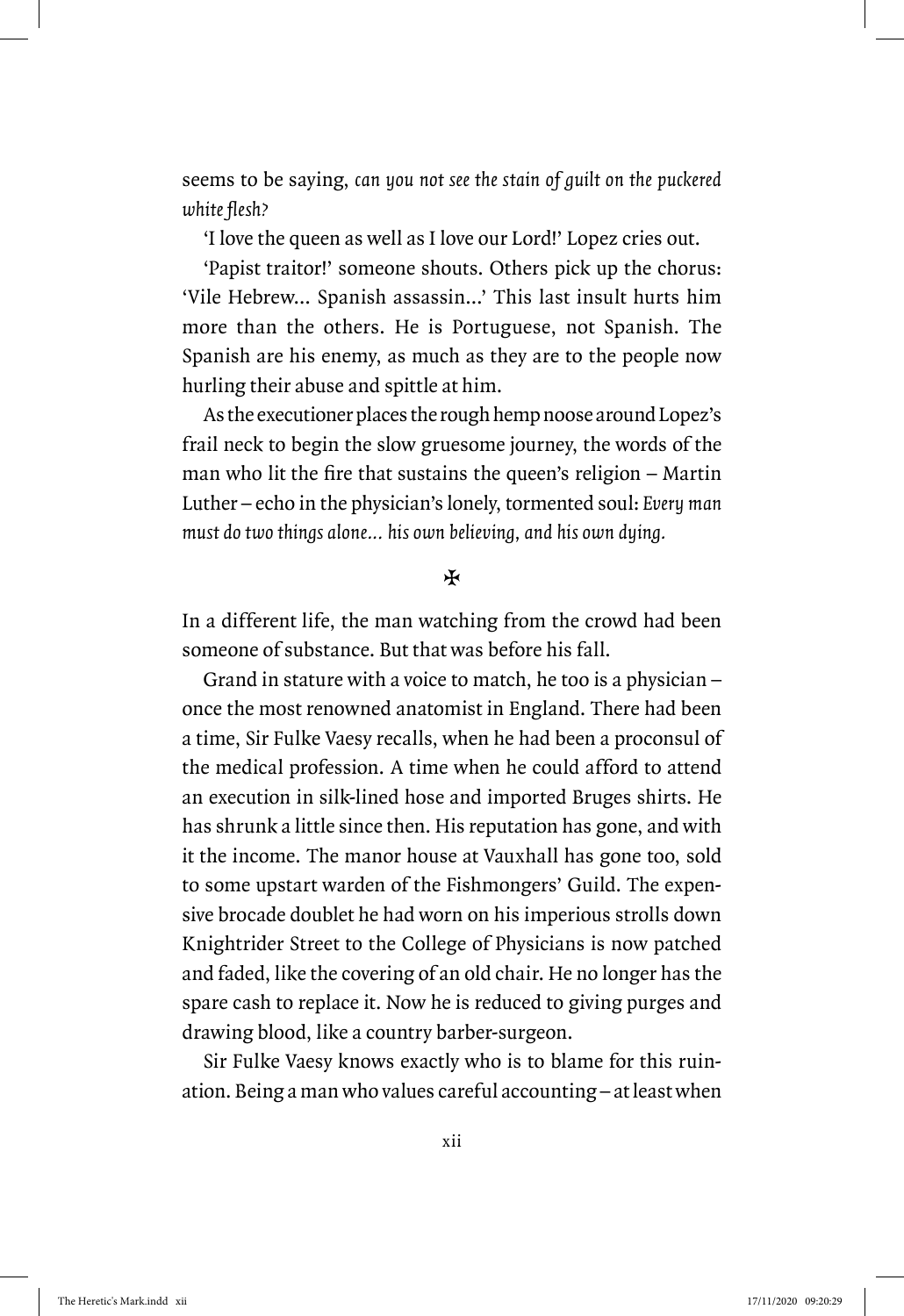he had property and possessions to account *for* – he has drawn up a proper reckoning. It does not exist on paper. It cannot be presented as a bill. Nevertheless, the columns are neatly ordered in his head: every humiliation, every slight, every averted eye and unanswered greeting, every cancelled invitation… all assigned a price and entered in the ledger.

And where, now, is the fellow to whom this bill should be presented? In the pay of Sir Robert Cecil, that is where. Physician to Lord Burghley's ill-formed younger son. Favoured by the queen herself, if what Vaesy has heard is true – though how Her Grace can bear to listen to the man's wild, heretical ideas he cannot imagine. These undeserved endowments are, in Vaesy's mind, the interest on the debt the wretch owes.

With detached professional interest, Vaesy observes the executioner take up his knife and geld the struggling old man on the scaffold. He nods at the practised ease with which the wrinkled white belly is opened up, spilling the hot pearlescent billows onto the planks. He watches the blood spill over the edge of the platform. For a moment he sees himself climbing the steps and instructing the crowd on the inner workings of the human body.

The axe begins to swing, quartering the Jew's still-breathing body with a sound like someone dropping four heavy sacks of flour in quick succession. Then one final blow finishes the grisly masque for good. The executioner holds up the head by its now-crimson beard.

And in that moment the man watching from the crowd forgets the crush of sweating bodies that press upon him with such rude familiarity. The stink of unwashed common broadcloth and halfeaten coney pies, of cheap ale and rotten gums, fades entirely from his nostrils. In its place, as if carried sweetly on a sympathetic summer breeze, Sir Fulke Vaesy thinks he can smell the faint but distinct scent of revenge.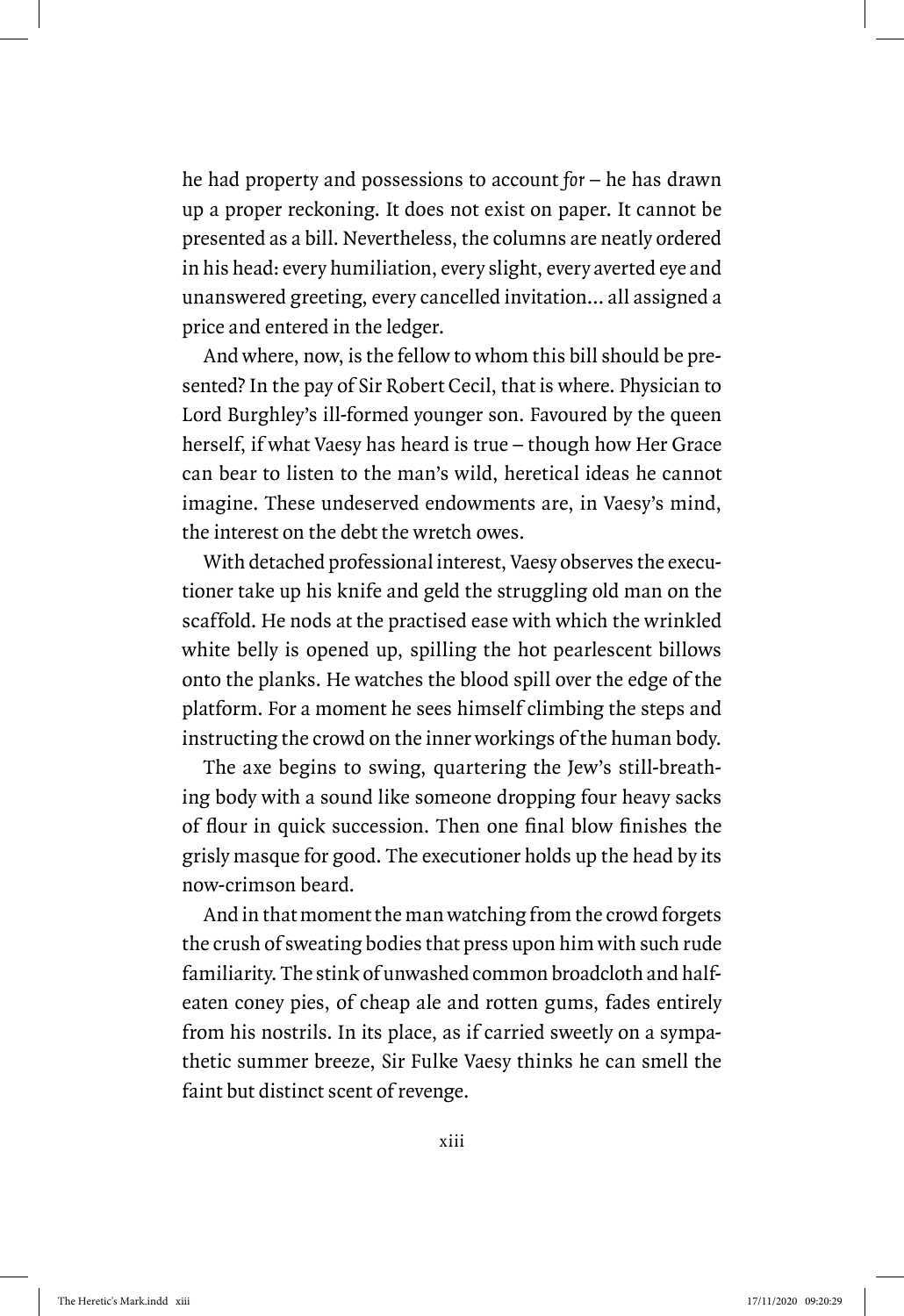## PART 1

## $\bigstar$

# Falling from Heaven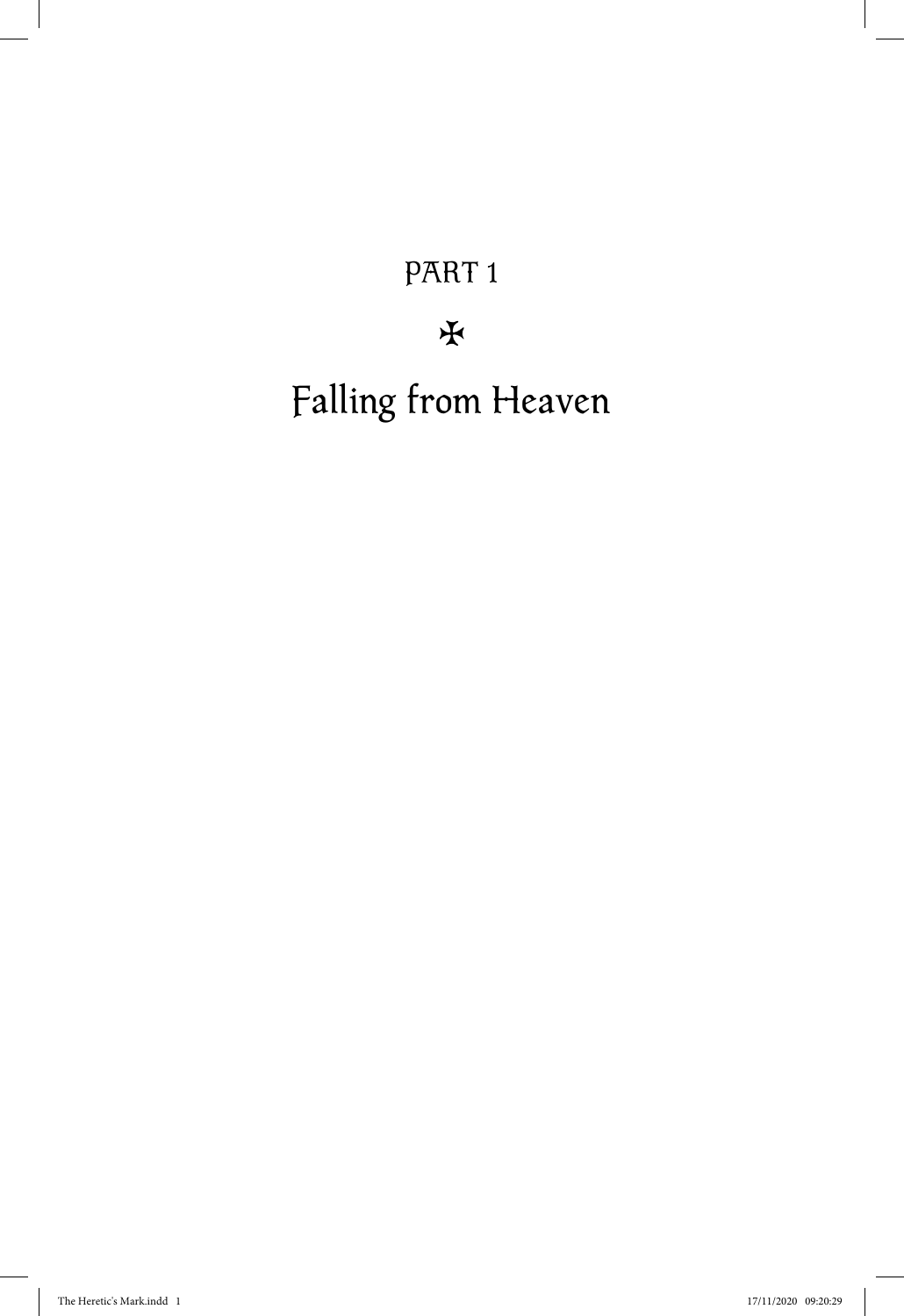1

St Thomas's Hospital, Southwark. Thirteen days later, 20th June 1594

**'**<br>'  $\P$ ell us, Dr Shelby: when did you first conspire with the executed traitor Lopez to poison Her Grace the queen?' The questioner wears the livery of Robert Devereux, the young Earl of Essex. He is a large man. He has to stoop slightly in this dank low-ceilinged former monk's cell. His face reminds Nicholas Shelby of an oval of badly cast glass on a grey day, cold and impenetrable. Judging by the foot-long poniard he wears at his belt, the noble earl has not hired him to wait at his table or tend his privet hedges. His companion is also armed. He stands close to his master, as though he hopes a little of the other man's menace might rub off on him.

Even in summer the hospital warden's office has the dank stink of the river about it, the walls cold and slippery to the touch, a place more suited to burial than the administration of healing. Now, in the shocked silence that follows the man's accusation, it has for Nicholas the stillness of a freshly opened crypt. Before he can reply, the warden gives a frightened little harrumph. His eyes, set unnaturally close to the bridge of his thin nose, hurriedly fall to the ledgers on his desk. He seems to think that the harder he studies the inky scrawls, the further he can remove himself from the implications of what he's just heard. 'I have no knowledge of Mr Shelby,' he mutters to the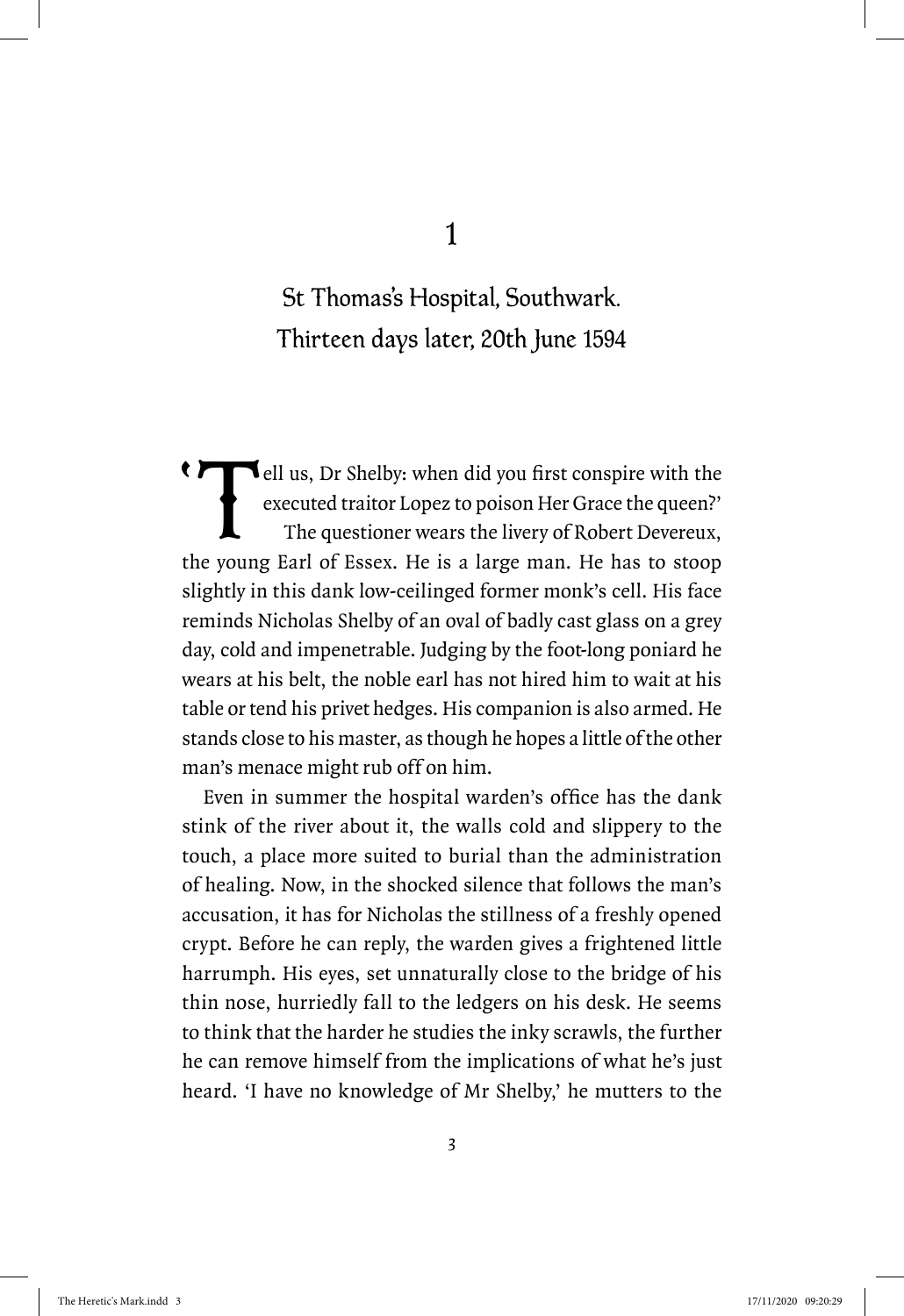pages, 'other than of his duties at this hospital. Beyond that, I am not of his acquaintance.'

Nicholas thinks: that's exactly the kind of betrayal I might have expected from a man I have always imagined more as a pensioned-off Bankside rat-catcher than a hospital warden, a man who sneeringly refuses to understand why a physician who now serves Sir Robert Cecil, the queen's privy councillor and secretary, should still care enough about healing to visit St Thomas's Hospital for the sick poor of Bankside on a Tuesday and Thursday, without even asking for the shilling a session you grudgingly paid me when I was down on my luck.

He keeps his reply calm and measured. Bravado will be as incriminating as hesitancy. 'Who are you to speak with such impertinence to a loyal and obedient subject of Her Majesty?'

The man gives a smile that is very nearly a sneer. 'Judging by what Master Warden has just said, it would appear you must account for yourself without an advocate, Master Shelby. Please answer the question I put to you.'

'It is not a question,' says Nicholas. 'It has no merit. It is an insult. And as a member of the College of Physicians, to you I am *Mister* Shelby.'

A contemplative nod, while the man considers if this has any bearing on the matter at hand. Then he looks at Nicholas with eyes as sharp as the poniard he carries at his belt. 'Then as a physician, *Mister* Shelby, you must know what hot iron can do to a man's fingers. How will you practise your physic with burnt stumps?'

'This is risible. I will hear no more of it.'

Nicholas moves towards the door, intending to leave. A thick, leather-sleeved arm blocks his way. Not suddenly, but smoothly – as if the body it is attached to has seen all this before and knows precisely how this measure is danced.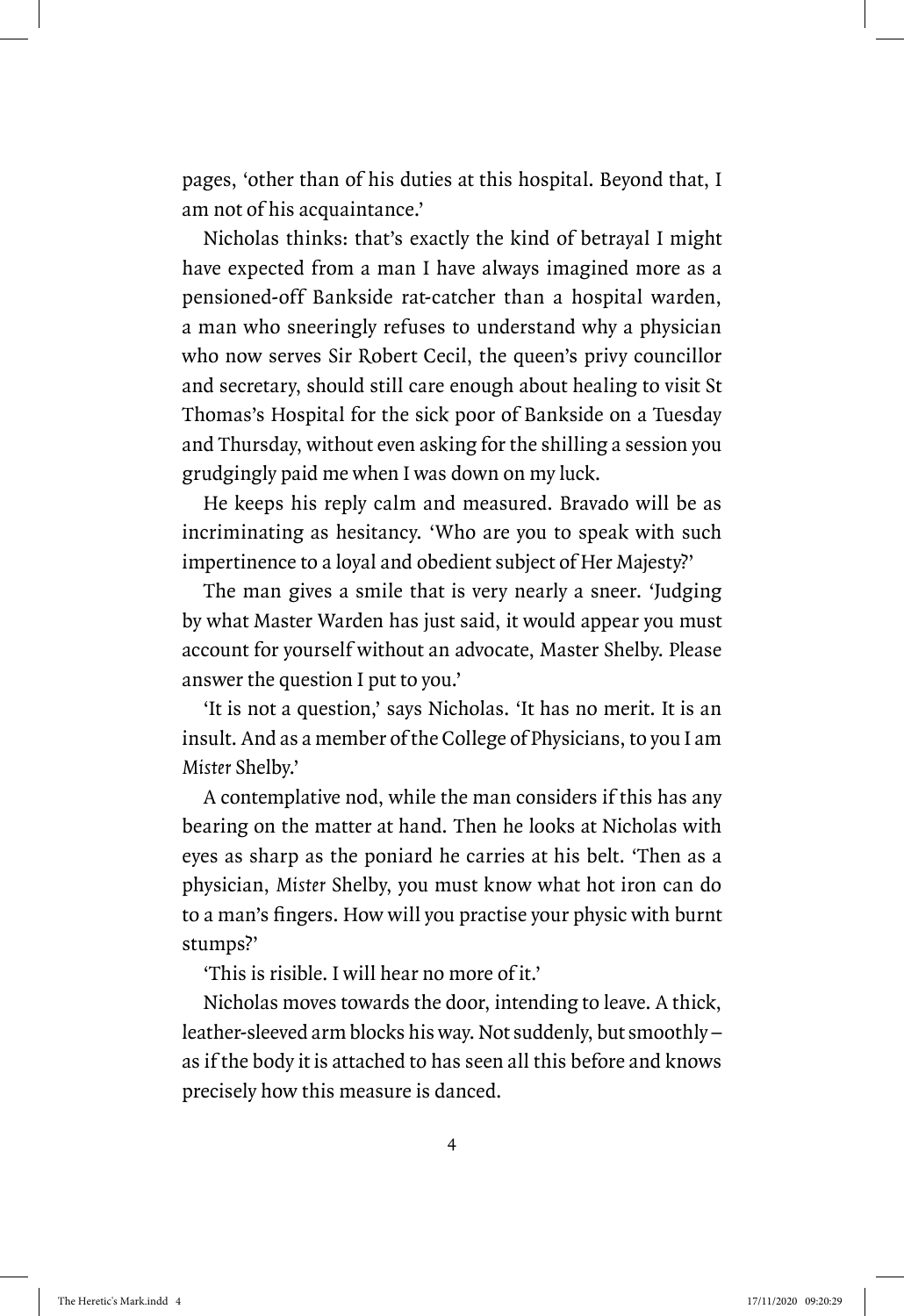'Did you not see the recent revels at Tyburn, Mr Shelby?' asks the younger of Essex's men, a hollow-cheeked fellow with lank pale hair that hangs down each side of his face like torn linen snagged on a thicket. He mimics the lolling head of a hanged man, while one fist makes an upwards-slicing motion over his own ample belly. He dances a few steps in feigned discomfort, as though he's stepping over his own entrails.

As ever when Nicholas is raised to a temper, which is not often, the Suffolk burr in his voice becomes more evident. 'No, I did not! Let me pass. I have borne quite enough of this nonsense.'

'That is a pity, Dr Shelby,' says the owner of the arm. 'It might have proved an instructive lesson – for your likely future.'

Nicholas bites back the reply that has already formed in his mind: *What you call a revel was nothing but the murder of an innocent old man.* In these present times, to express sympathy for a condemned traitor is almost as dangerous as committing the alleged treachery yourself.

'You would be advised to give a proper account of yourself to Master Winter here,' says the mimic with the lank hair, nodding towards his friend. 'When did the executed traitor Lopez seek to enrol you in his vile conspiracy?'

'Do you *really* expect me to answer that?'

The warden seems to deflate into an even smaller huddle over his ledgers. He shakes his head as if trying to cast off a bad memory, or perhaps to show Essex's men that he never wanted Nicholas Shelby anywhere near St Tom's in the first place, however far he may have risen since.

The one named Winter says, 'Oh, be assured, sir, you *will*  answer the denouncement – before me, or before the Queen's Bench: the choice is yours.'

*Denouncement.* So that's it, Nicholas thinks. Someone has made a false accusation against me. He tries to think who it might be.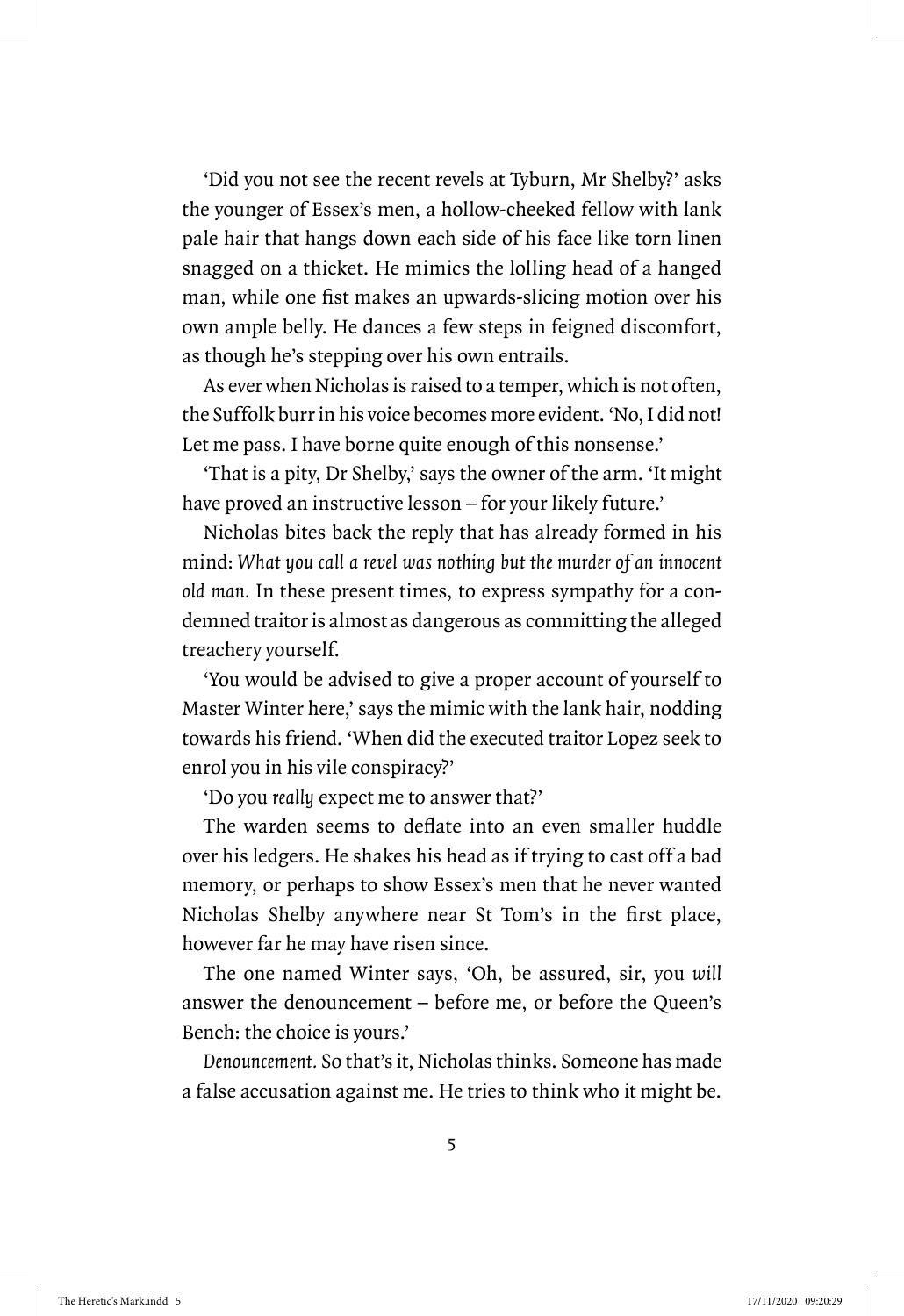He has few enemies, and none made willingly. Perhaps some minor member of the aristocracy has taken offence that the new physician to Sir Robert Cecil refuses to purge him for an overindulgence of goose and sirloin.

'Who has laid this false charge against me?' he demands to know.

Winter's reply is non-committal. 'I am a servant of His Grace the earl, not a market-stall gossip.'

'And *I* am in the service of Sir Robert Cecil,' Nicholas reminds him. 'I am physician to his son. Now let me go about my lawful business.'

Winter puts one thick hand on the hilt of his poniard and lifts just enough blade from the sheath to show he means business.

'I am sure Sir Robert can find another doctor to attend his son, should the present one lose his life resisting arrest for treason. You are to come with us to Essex House.'

Nicholas has a sense of falling – the warning the stomach gives the brain of coming terror. He remembers that old Dr Lopez made a similar journey not so many months ago, and from there to the Tower. As he follows Winter and his boy out of the dank little cell and into the June sunshine the warden's head does not lift from his ledger, as though Nicholas Shelby has been already condemned and forgotten.

#### -

In her apothecary's shop on Bankside's Dice Lane, Bianca Merton is preparing an emulsion for Widow Hoby's inflamed ear. She takes up a bottle of oil of Benjamin and pours a generous measure into a stone mortar, which she sets on a tripod over the stub of a fat tallow candle. Then she breaks up some mint, marjoram and oregano, pares a few leaves of wormwood from a stem and drops the mixture into the gently warming liquid. As she begins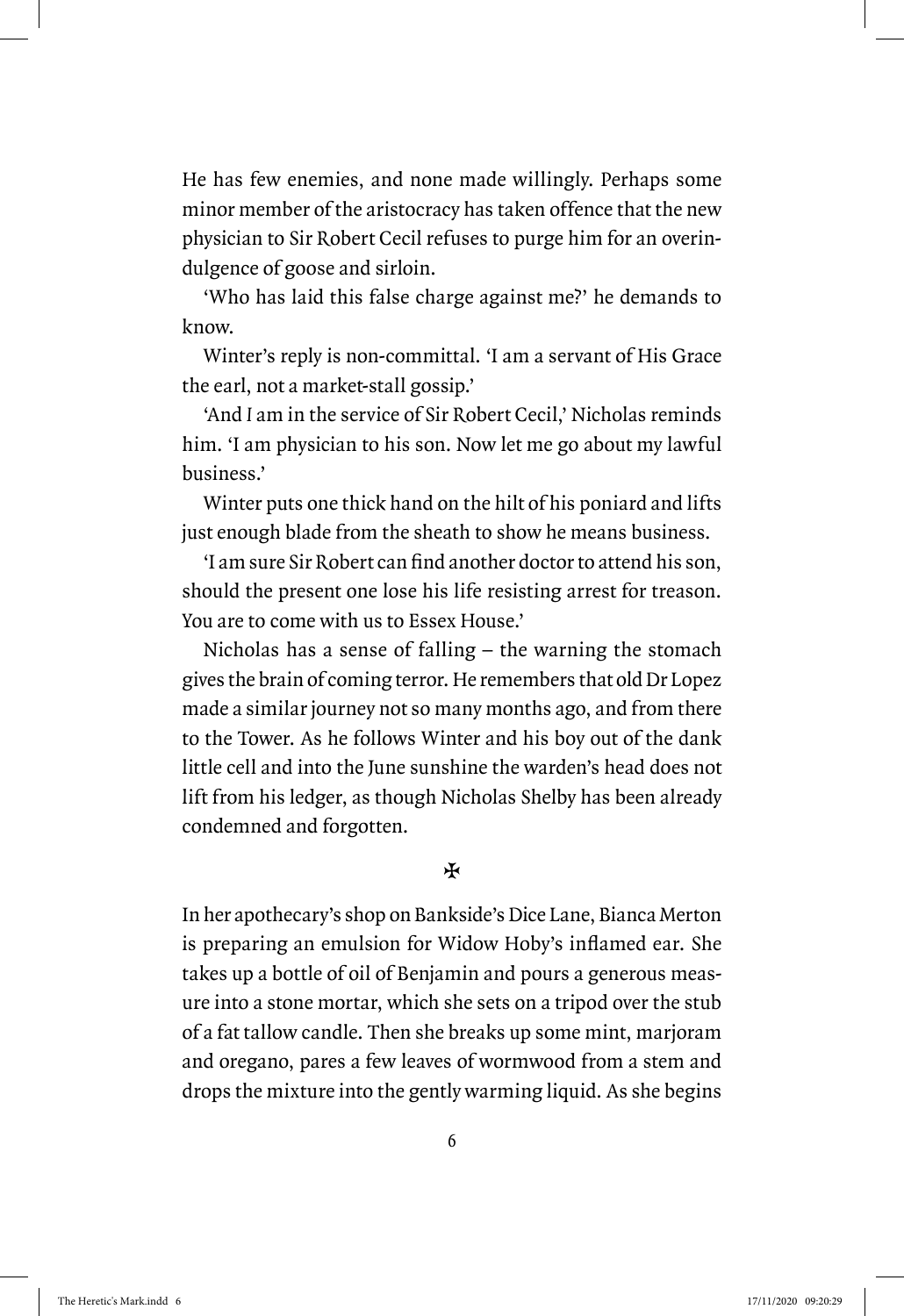to grind the pestle, the scents spill out in profusion. She inhales. She smiles. There might be an open sewer outside, but in her modest premises the air is always exotically fragrant.

Some who live in the teeming warren of lanes that cluster around the Rose playhouse on the south bank of the Thames would think it a shame to pour such a fine oil into the ear of an old woman with barely the clothes on her back to her name, but Bianca knows Widow Hoby has a good soul. Her husband was one of the more than ten thousand Londoners who were carried off by the pestilence that ravaged the city last year. She deserves a little luxury.

On Bankside, indeed throughout Southwark, there is a certain air of mystery – not to say notoriety – about Bianca Merton. For a start, she looks different. Her skin has a healthy caramel sheen to it, a hint (or so her mother always told her) of a family line that ran from the Italian Veneto across the Adriatic to Ragusa, and from there into Egypt, or Ethiopia, or even far Cathay. (Her mother had never been *entirely* specific on the subject.) But it is more than just her complexion – which admittedly has paled a little under the unpredictable English sun – or her startling amber eyes and the thick, dark convolutions that spill from a high, determined brow that mark her out as exotic. Whether her customers come for oil of bitter almonds to ease a ringing in the ears, a decoction of plantain, sorrel and lettuce for a nosebleed or simply for a chat, they cannot help but wonder if the rumours are really true: that the daughter of an English spice merchant and an Italian mother can mix a poison as deftly as she can a cure.

Being what the rest of London refers to disparagingly as denizens of 'the Turkish Shore' and thus used to the unusual, these same Banksiders have long since taken to Bianca Merton. Southwark admires a certain dash, a measure of what it likes to call 'assurance'. Man or woman, poor or poorer (there are few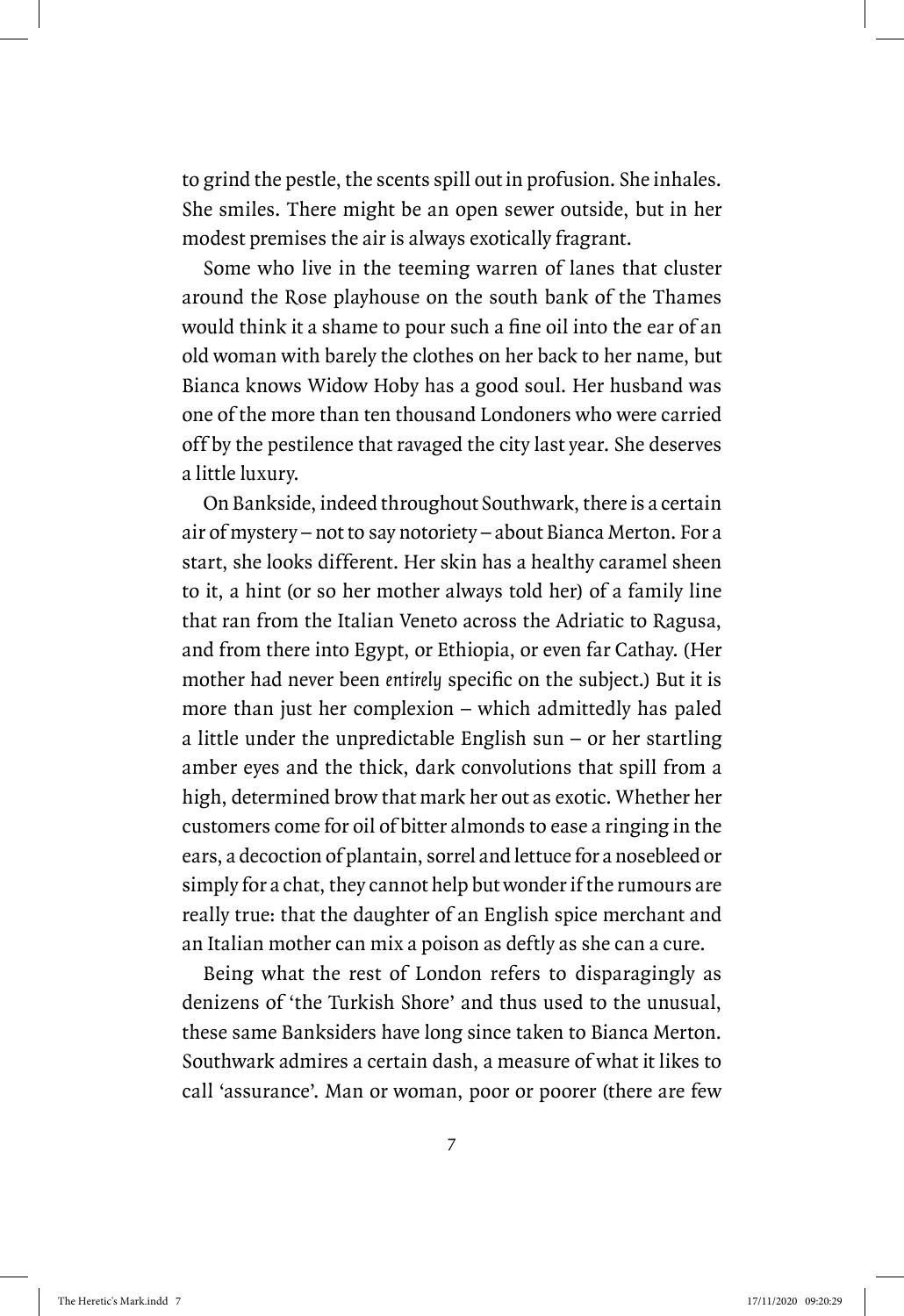enough in the city's southernmost ward who are rich), they don't much care if it's not shown by their clothes. A jaunty cap worn at a rakish angle, a flash of bright ribbon, a string of polished oyster shells sewn to the collar in place of pearls will do, if it's all one can afford. What *is* important is that you walk down Bermondsey Street or along the riverbank with your chin up, as though the Bishop of London, the queen's Privy Council, the Lord Mayor and his Corporation – along with all their petty laws – can go straight to the Devil in a night-soil waggon, for all you care. And in this, Bianca Merton suits them down to the ground.

For those who have learned of it, and Bianca has done her utmost to ensure there are few, the only thing that might raise a doubting eyebrow is her faith. In a realm whose present queen is still under a pope's sentence of excommunication, and whose former sovereign, the bloody Mary, burned three hundred Protestant martyrs before her own departure into a richly deserved hell, Bianca Merton's Catholicism could well be viewed with suspicion. Not so much now, of course. Not since she purchased the Jackdaw tavern with the money her father had left her. There are few heresies a Banksider won't forgive, if the price of his ale is competitive. And besides, you'd be hard pressed to find one who *doesn't* have something in their larder they'd rather not share with the world across London Bridge.

The one thing they are all agreed upon is that they cannot quite bring themselves to address this comely young woman with the interesting past by her new, married name. She came to them as Mistress Merton, and Mistress Merton is how they see her still, regardless of their happiness at the match. Goodwife Shelby just doesn't seem to fit.

When the oil infusion is complete, Bianca adds it to the rest of the medicines she has prepared for tomorrow's early customers. She locks her shop and goes out into the warm summer air. She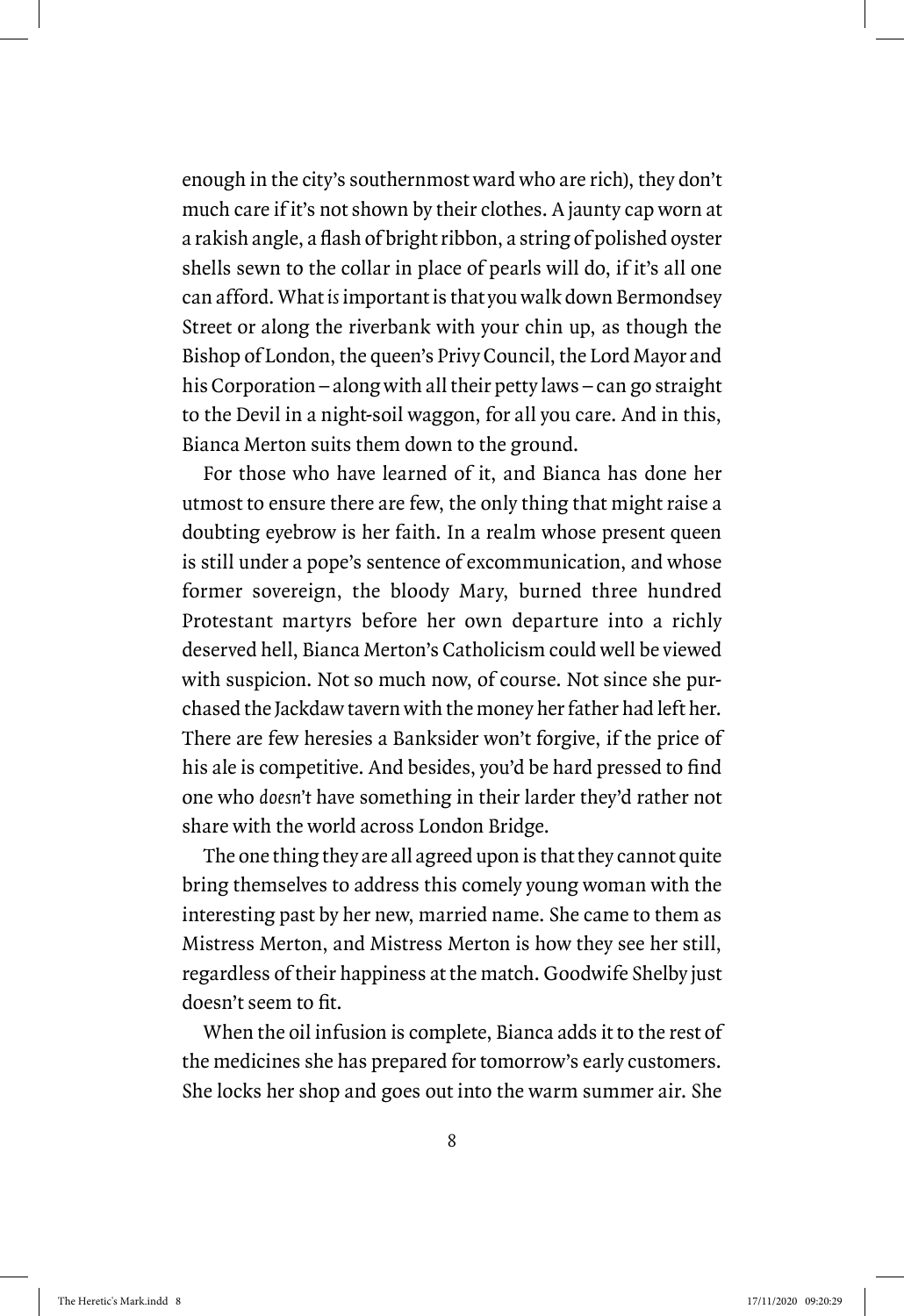walks the short distance to the pleasant lodging she and Nicholas rent close to the river by the Paris Garden. On the way she passes the place where her Jackdaw tavern had stood for centuries – until that summer night last year, when the trail of mayhem caused by her new husband's association with Sir Robert Cecil brought about its incineration and her own close brush with death. Recovering in the splendour of Nonsuch Palace, the home of Nicholas's friend, John Lumley, she had often wondered how she would feel when she looked again on the ruins of the place she'd bought with her father's inheritance when she arrived in London from her former life in Padua. She had suspected it would break her heart, despite the fact that Nicholas, after his return from the Barbary shore, had the means to rebuild it. To her surprise, she had dismissed the blackened skeleton with a shrug. New starts, she had realized, were nothing new to her now. They were to be embraced, not feared.

She stops to inspect the work. She observes the freshly hewn oak posts set into the scorched foundations, the frame upon which the new Jackdaw will rise, and checks that the masons have run the first few courses of bricks straight. Not *too* straight, mind; the Jackdaw was never about symmetry – that had been part of its charm. Announcing her satisfaction to the foreman in charge of the reconstruction, she walks on towards the Paris Garden.

Arriving at the lodging, she finds two notes left for her. The first is from Nicholas himself – their love is still fresh enough to leave each other *billets-doux.* She reads it, learns that he expects to return from St Tom's by five and tucks it into the neckline of her gown, where she imagines the feel of it against her skin is instead of the warmth of his touch.

The second note is from Rose Monkton.

Mistress Moonbeam, as Bianca is wont to call her friend and former maid, has returned to Bankside to help her while the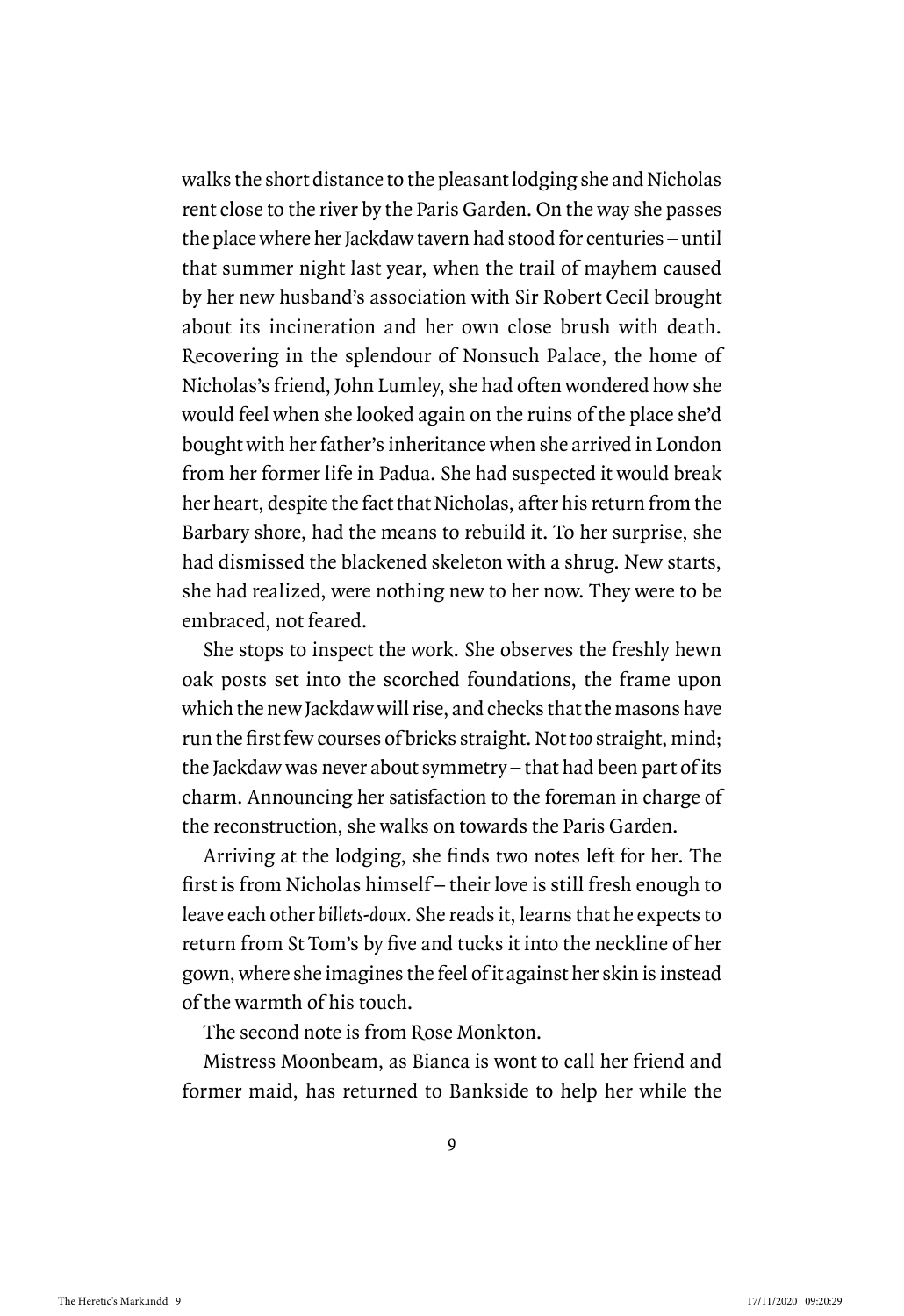Jackdaw is being rebuilt. The note informs her that Rose has gone across the bridge, on an errand to visit an importer of spices on Petty Wales whom Bianca knows to be that rarity amongst Thameside merchants: an honest man. Too many of them these days are not above bulking out their wares with powdered acorns and other counterfeit dusts. This one does regular business with his counterparts in Venice, the middlemen in the trade from the Levant and Asia. It is a useful conduit for Bianca's letters to her cousin in Padua, Bruno Barrani. All it costs is her continued custom, and free medicine for the merchant's hermicrania. She checks to see if Rose has taken her latest letter with her, because Rose is liable to forget her own name if the wind changes direction suddenly. She has.

There has been a lot to tell Bruno since last she wrote – most of it impossible to put in a letter. So Bianca had confined herself to a report of daily life on Bankside, and for his greater interest – because Bruno likes to hear of strange phenomena – she had mentioned the mercifully brief fresh outbreak of plague in the spring; the great storm at the end of March that had torn up so many trees and ripped off so many roofs; and the fearful rains and gales of early April. Her final words, before closing with the usual expression of familial devotion and commending Bruno to God's merciful protection, had touched on the matter closest of all to her heart: *as yet, no sign of our hoped-for bounty…*

That had been harder to write than she had expected. But the fact remains that, despite lying with Nicholas that night of the fire, and on many joyous occasions since, her belly is still as flat as it has ever been.

As Bianca sits in the window seat of the parlour, looking out across the unusually quiet lane to the close-packed timbered houses and the spire of St Saviour's beyond, she hears the church bell ring four times. The slow, deliberate chimes remind her how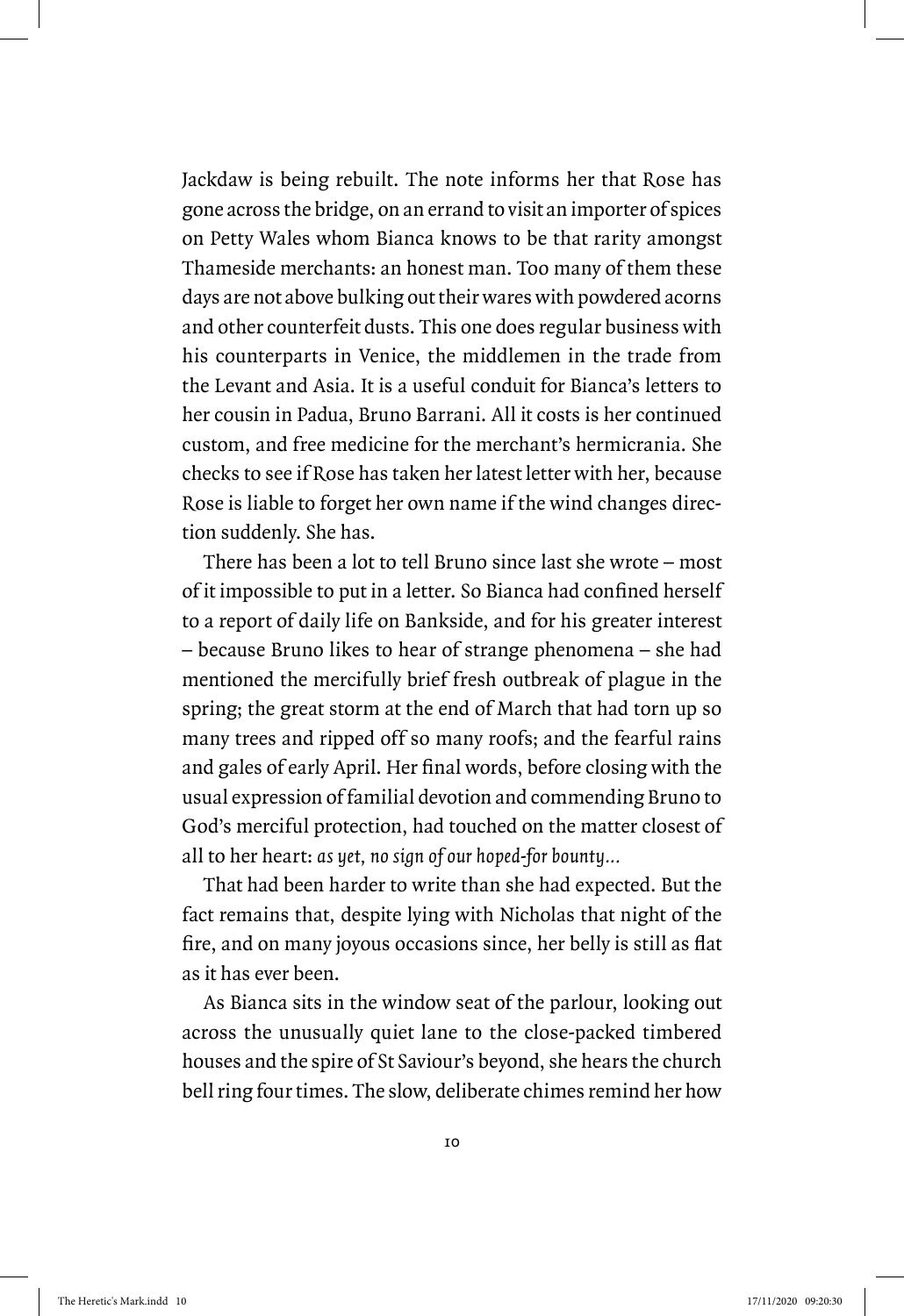time seems to be passing ever more swiftly. She has already seen the back of thirty. Only God knows how many years she has been allotted. As each one ends, so the possibility of bearing a child – *their* child – diminishes. To give Nicholas a healthy child would be the final laying of his first wife's ghost.

To fill the time while she waits for him to return from St Tom's, Bianca picks up a printed sheet purchased a few days ago from a bookshop near St Paul's. It is the new poem by Master Shakespeare. She had been lucky to find a copy. They are flying out of the stationers' faster than the presses can run them off. She lets her eyes skim over the words to get a feel for the piece, before reading it more attentively.

She does not get beyond the second verse before a dark and uncomfortable sense of foreboding comes over her, no doubt brought about by remembering what she has left out of her letter to her cousin:

*O comfort-killing Night… Black stage for tragedies and murders fell…*

*Whispering conspirator with close-tongu'd treason…*

*Make war against proportion'd course of time.*

-

Returning from delivering Mistress Bianca's letter into the hands of the merchant on Petty Wales, Rose Monkton hurries south across London Bridge. She prefers not to linger in the narrow parts where it runs beneath the buildings that perch upon it as if they are teetering on the edge of a precipice. The crowd squeezes in so tight that you have to fight your way through the shoppers, the hawkers and the cut-purses. She prefers the few open spaces where there is a chance to look at the river sweeping beneath the great stone piers on which the whole implausible edifice is built.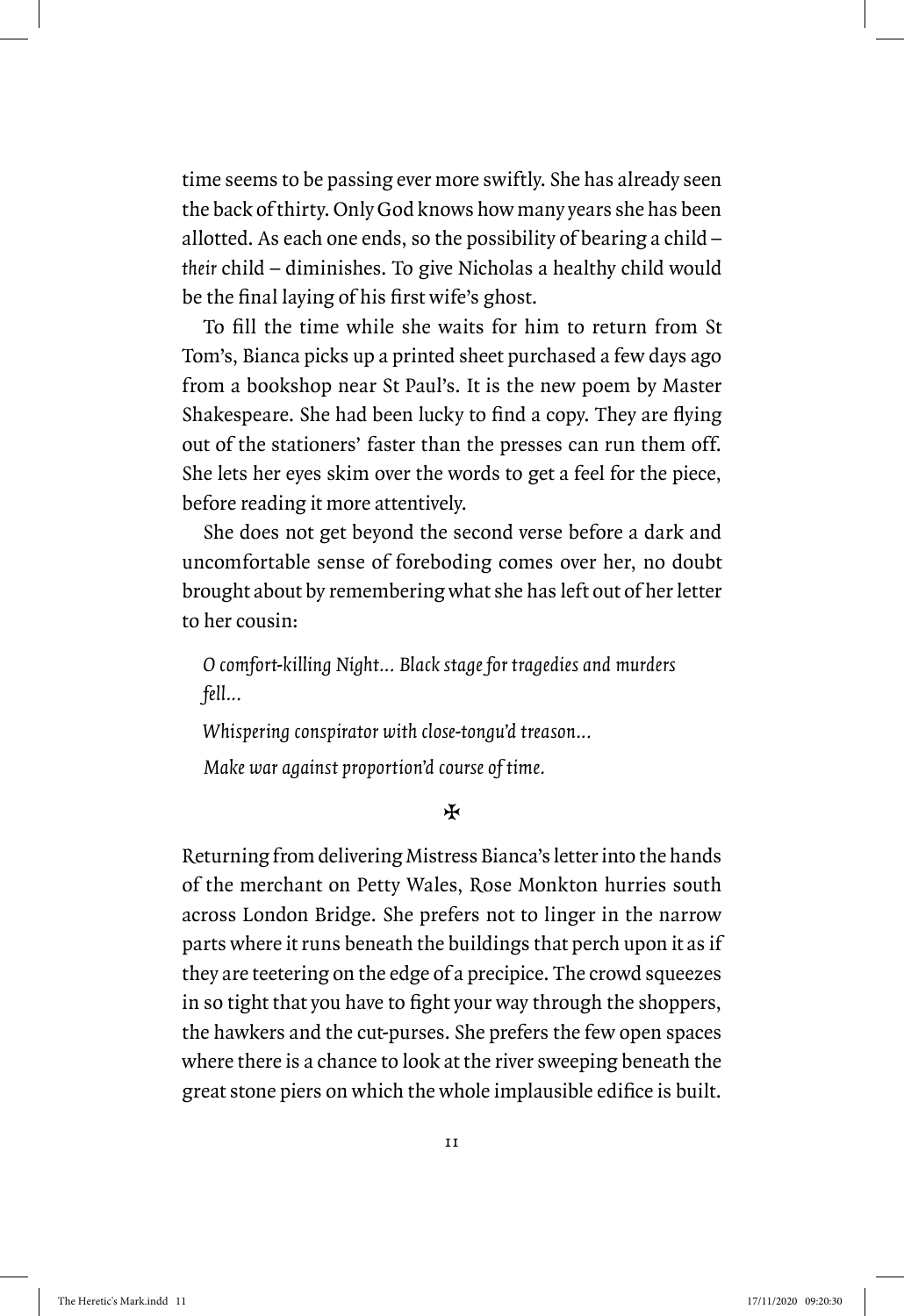Then she can breathe properly. Then she can gaze east towards the Tower, or west towards the grand houses lining the northern bank around Westminster.

Rose has grown accustomed to grand houses recently. She's developed a taste for them. Born in the narrow maze of lanes between the Paris Garden and Long Southwark in the shadow of the playhouse whose name she shares, she has always found the crush of the timber-framed tenements oddly reassuring, as comforting as the wooden walls of a cradle to a swaddled infant. But then, in the aftermath of the fire, and with plague still rampant in London, Master Nicholas had accepted Lord Lumley's offer of sanctuary at Nonsuch Palace. True, she and her husband Ned dwelt in the servants' quarters, but even they were grander than their former rooms at the Jackdaw.

The thought of Nonsuch makes her hanker for the comforting vastness of Ned's huge frame. She will have to wait a little longer, she thinks with a resigned smile; Mistress Bianca still has need of her. A body can't run an apothecary shop that tends to the needs of half of Bankside *and* watch over the rebuilding of a tavern by herself – not with the way that London day-labourers are wont to behave. And Bianca Merton is, after all, more an older sister to her than a mistress.

As she emerges from beneath the bridge gatehouse into Long Southwark, Rose takes care not to glance up at the traitors' heads crowning the parapet like a macabre grinning diadem. She presumes the one unburnt relic of poor Dr Lopez is up there now, blackening in the summer sunshine.

She has heard Master Nicholas tell how he doesn't believe the old man was guilty of trying to poison the queen. And to her mind it seemed a monstrous way to treat a physician. The barber-surgeon who pulled that diseased tooth of hers when she was eleven, perhaps. But not a doctor.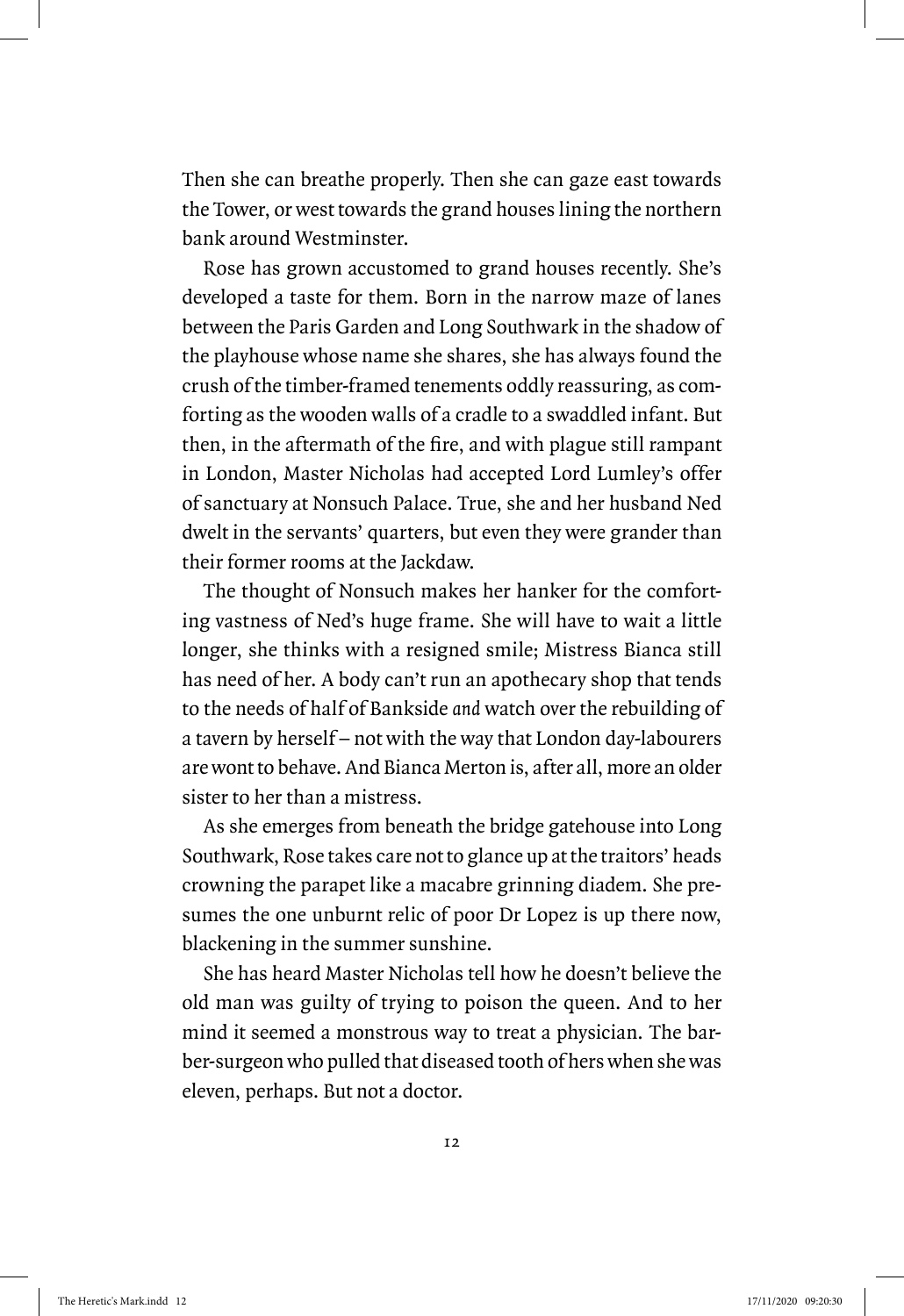As she leaves the gatehouse and turns right towards the Pepper Lane water-stairs, eyes fixed straight ahead in an effort to resist the uncomfortable urge to look back and up over her shoulder, Rose sees a familiar figure coming towards her from the direction of Long Southwark.

He's the last man you'd take for a physician, she thinks. She imagines men of medicine – like magistrates, priests and schoolmasters – to possess a stern gloominess brought on by all that book-learning, probably tall and lugubrious, and definitely old. Master Nicholas is none of these. How could he be? He'd never have won the heart of Mistress Bianca if he was.

He looks exactly what he told her he was before he became a doctor: the younger son of a yeoman farmer. Thus, being of a romantic mind, Rose imagines him made out of the same solid earth that sprouted the men who fought with the fifth Harry at Agincourt, or who now captain the ships of Drake, Hawkins and Raleigh. He looks as though he'd be more at home wielding a scythe than a scalpel, though she suspects he'd do it with the same careful diligence, allowing himself just the occasional flourish to show that he's not all earnest sobriety, that he can laugh at himself, when required.

He's wearing that old white canvas doublet of his, the one he came to them in, a twenty-eight-year-old foundling abandoned by the river he'd thrown himself into to escape his grief. It had taken her ages to clean the mud off it, while Mistress Bianca tended his battered body upstairs in the attic of the Jackdaw. He looks a lot different now, of course. He has the grateful eyes of a man who knows the value of a second chance. Now, even his coarse black hair and his tightly cropped beard know better than to sprout piratically, as Rose herself would prefer. But Mistress Bianca won't have him looking like a felon, and has told him so more than once.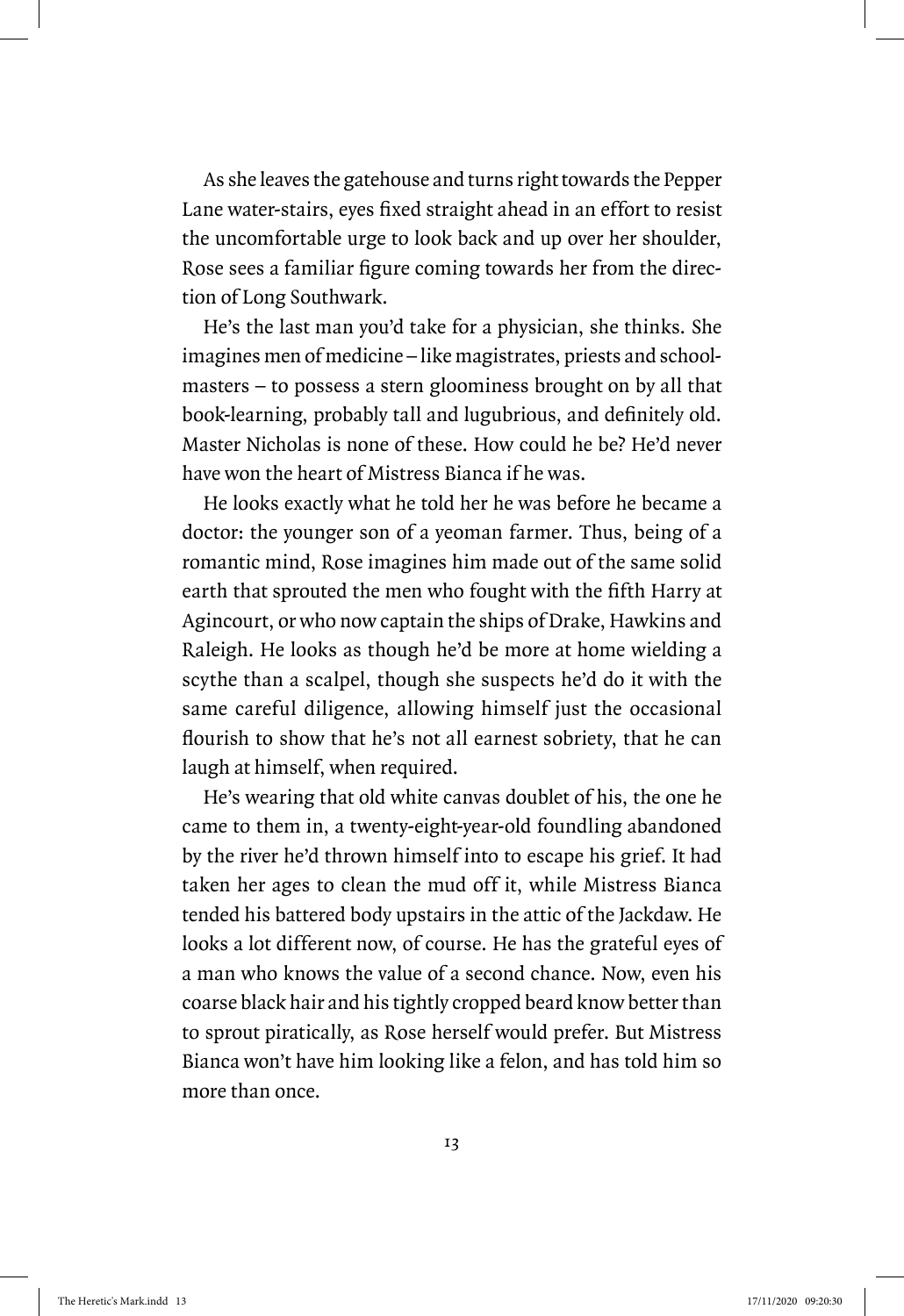But who are these two fellows with him? She hasn't seen *them* before. Not as big as her Ned, but large enough. And by the way they crowd him, they do not appear to be friends.

Rose becomes certain something is amiss when Master Nicholas does not smile at her. In fact he stares straight through her, save for a very brief shake of his head, as though he's trying to tell her not to acknowledge him. Keeping her eyes off his, she waits until she feels it is safe to look back. She watches in horror as they bundle him down into a waiting wherry as if he's the most wanted criminal in all London. In indecent haste the wherry pushes off into the current.

But not before Rose has had the opportunity to spot the embroidered design on the leather tunics of the two men. It is a mark she has seen before, when the young man whose livery it is made one of his many vainglorious processions through the city, graciously accepting with a wave of his gloved hand the hosannas of the admiring crowd.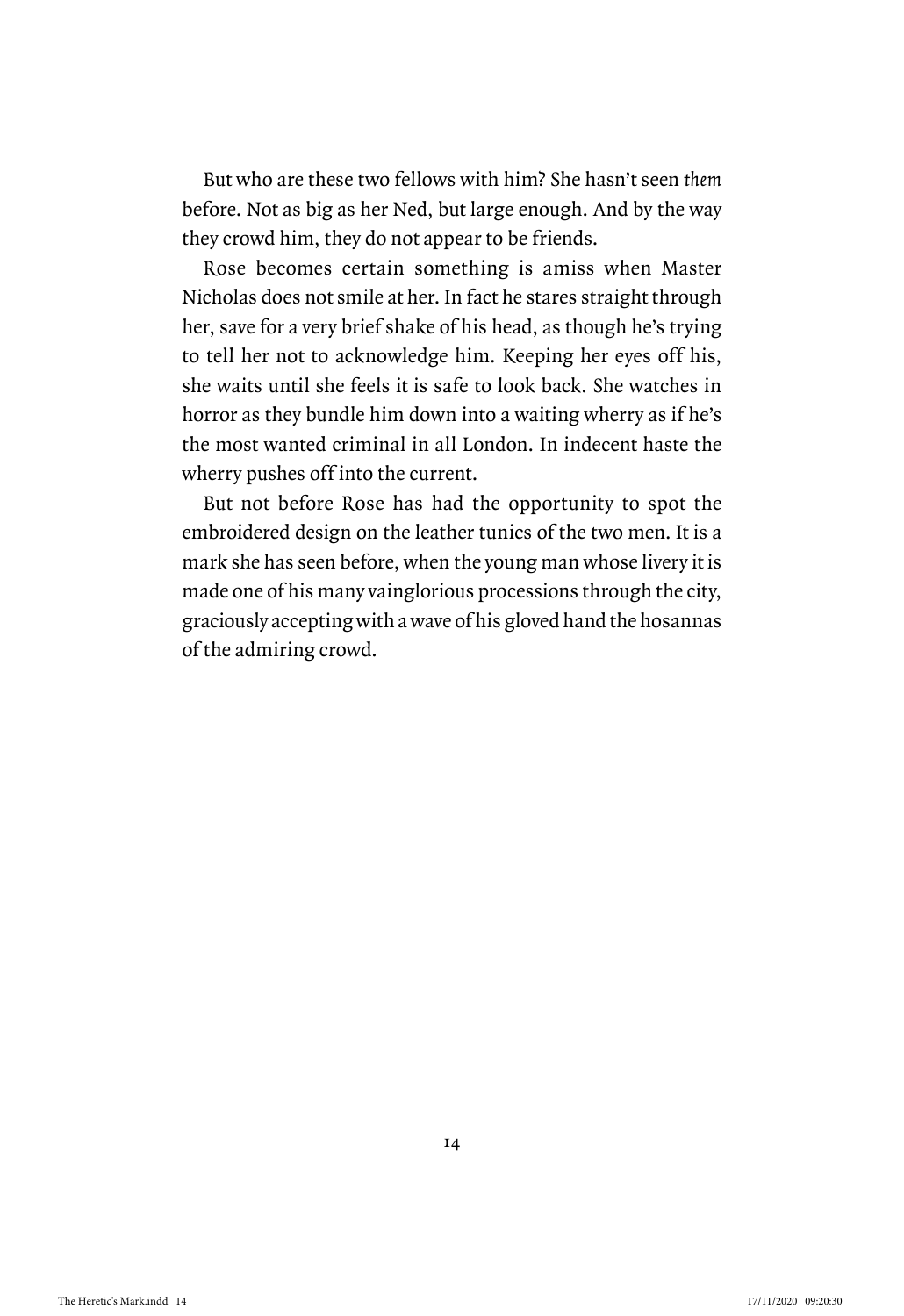The Strand, London. Later the same day

ssex House stands on the north bank of the Thames,<br>between the Middle Temple and the eastern end of<br>Whitehall. Like many of the great houses that line the<br>river to the west of Temple Bar, it once belonged to a bishop. But ssex House stands on the north bank of the Thames, between the Middle Temple and the eastern end of Whitehall. Like many of the great houses that line the that was before the queen's father, the eighth Henry, decided he preferred his men of God – if not their monarchs – frugal. It has a grand banqueting hall, more bedrooms than the city has wards, and fine gardens that sweep down to the water's edge, where two private water-stairs jut out like serpents' tongues tasting the air for treason.

All London knows Essex House wears two faces. The first is cultured and fashionable. Poets and musicians come here, lavish masques are held amid the topiary. The dancing is exquisite. As are the boys who serve the wine.

The other face is darker. Like its equivalent, Cecil House, home of that other great faction of England, it is a centre of intrigue and politics, of foreign entanglements and alliances that shift forever like quicksand. Hidden away in places where a guest is unlikely to stray are the expert cryptographers, forgers, intelligencers. A few of these men are also practised in the application of a skill that would turn the stomachs of the more rarefied visitors who come in via the front gate. Their domain lies below ground – so the screams won't disturb the neighbours.

2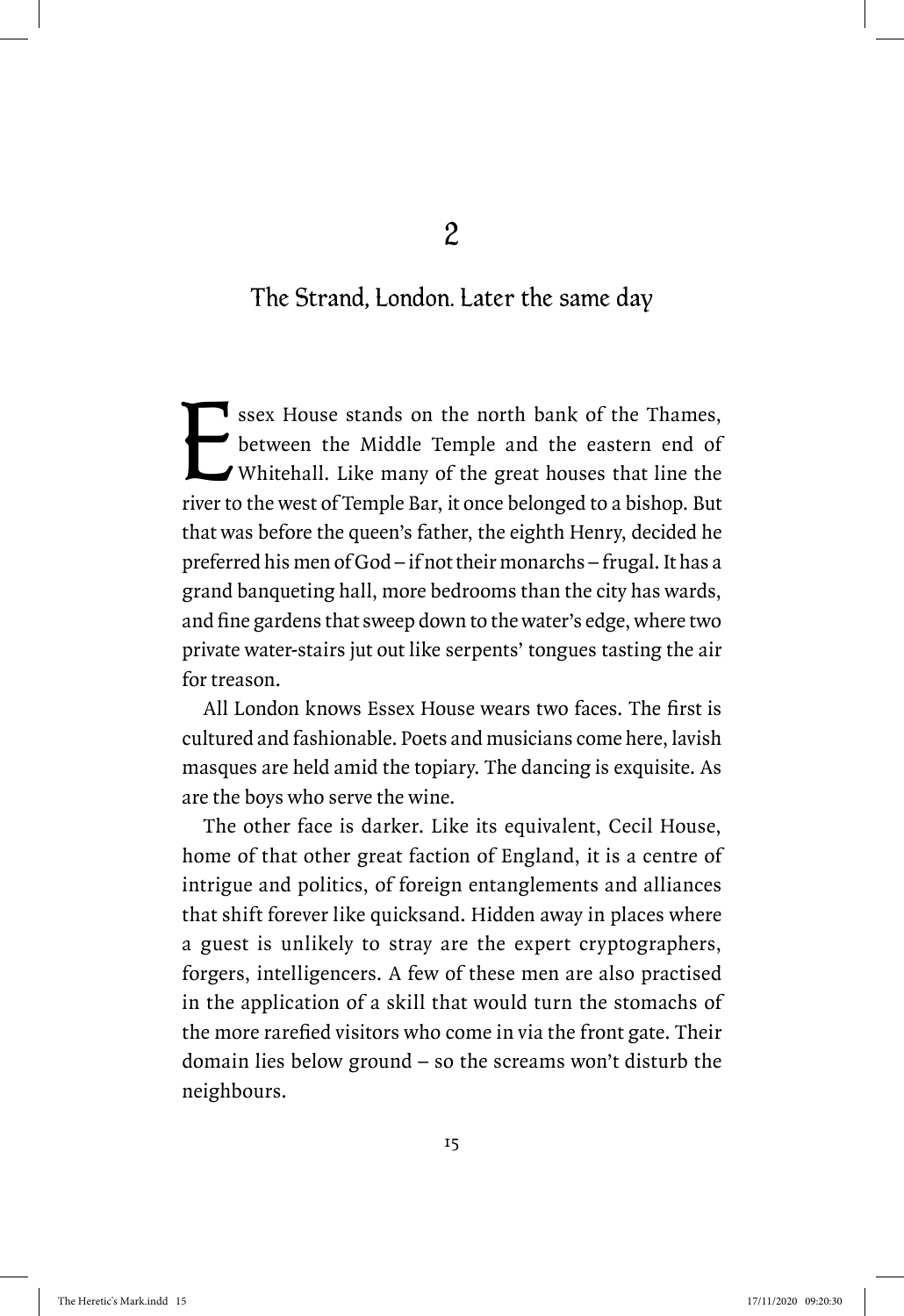Nicholas arrives by the water-stairs that serves this other face. As the wherry rocks against the piles, Winter gives him a helping shove that will leave bruises on his back for days. He almost falls at the feet of two other men waiting for him on the planks. They are middle-aged, of middle height and from the Middle Temple, judging by their dark legal gowns. Ominous, thinks Nicholas with mounting alarm. If they are Essex House lawyers, they may have been sent simply to intimidate. But if the noble earl has brought them in from the Temple, then the accusation may already be public knowledge. It could have gathered a momentum that will be hard to stop. It could be that the letters of his arraignment have already been prepared.

They lead him up the gently sloping gardens towards the great house. He sees gardeners in linen smocks trimming the topiary; clerks and messengers moving purposefully along gravelled pathways; a gaggle of expensively dressed young gentlemen practising archery, their arrows speeding deep into a straw target set against a shady elm tree, honing their skills in the hope the earl will take them on his next expedition to the Low Countries. Or Lisbon. Or wherever else glory and riches may be had, by those with an appetite for risk.

Looking back, he sees Winter and Lank-hair trailing him like a pair of wolves trying to anticipate which way their prey will break. In the distance, out on the river, two tilt-boats glide past incongruously, their passengers enjoying a pleasant picnic beneath the awnings.

The lawyers seem to be the only two of their profession in all London disinclined to speak. In silence they lead him towards an area of stables and storerooms. It is shady here. Nicholas feels a chill in his blood, though whether real or imagined he's not sure.

They stop before a low lintel that caps a door studded with iron. One of the lawyers produces a heavy key from the folds of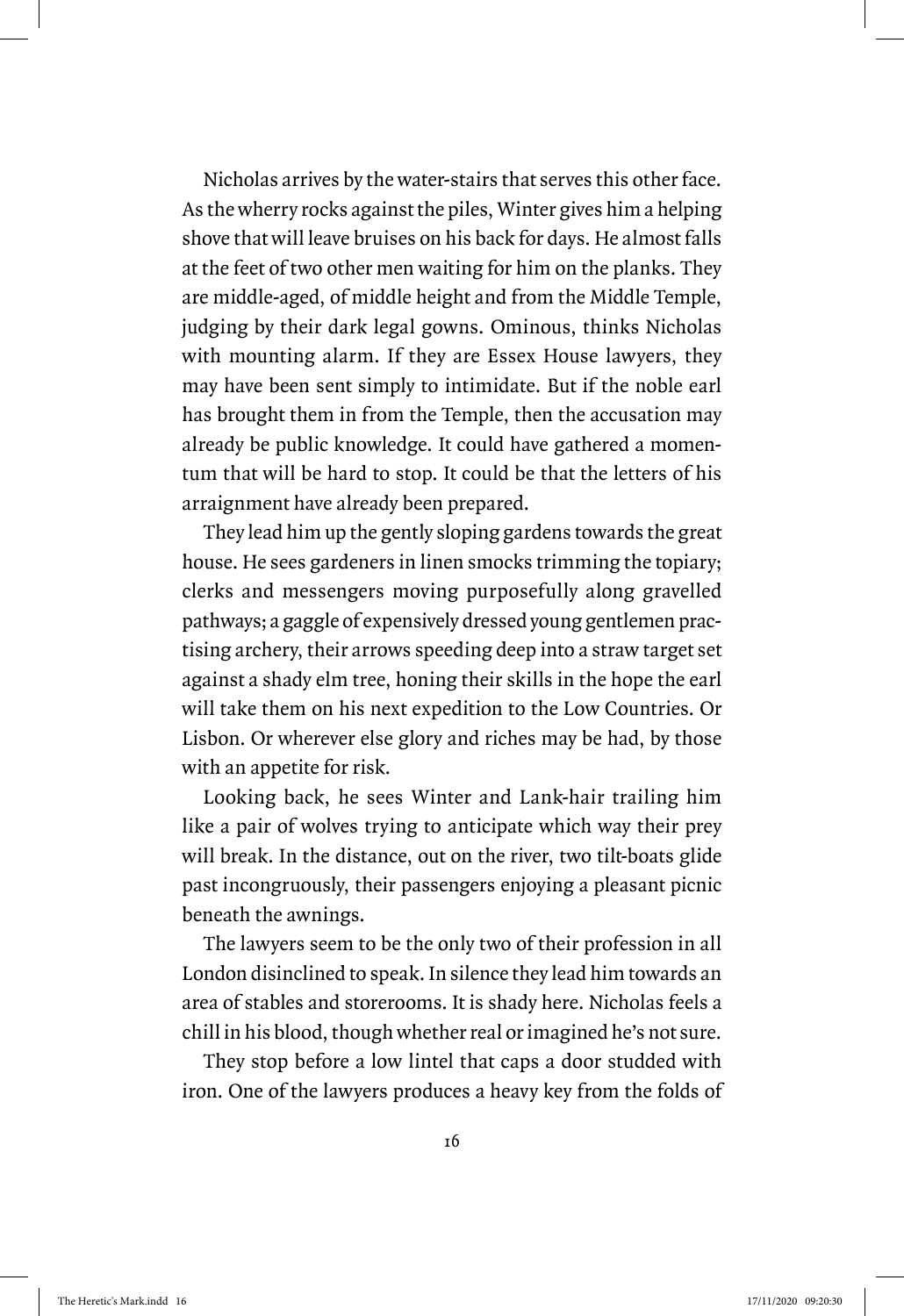his gown. He inserts it into the lock-plate and tries to turn it. The lock does not yield. He tries again. And when that too is unsuccessful, a third time.

'Are you sure this is the place?' he asks his companion.

'The old carpenter's store – that is what His Grace's secretary told me, Master Rathlin,' the other replies.

Rathlin tries the key a fourth time. Withdrawing it, he stares at the intricate metal maze of the bit, until Winter steps forward, takes it from him, puts it in the lock and calmly turns it in the opposite direction. Nicholas stifles a grin. They can't believe me to be that much of a threat, he decides. They clearly didn't think it worth sending their best legal minds.

Inside, the chamber smells of wood-shavings and old animal pelts. It is bare, save for a furrowed carpenter's trestle. Here and there little curls of paper-thin shavings poke through the dust like wavelets on a frozen pond. It looks as though it was last used when the Earl of Leicester owned the place, and he's been dead almost six years.

'They said there would be chairs,' says Rathlin, as Lank-hair wipes the dust off the trestle with his forearm. 'Why are there no chairs?'

Lank-hair is dispatched and returns a few moments later carrying a bench just big enough to seat two. He places it before the trestle with elaborate care, as though this were the Star Chamber and not an outhouse. The lawyer without the key gives a petulant little tut, motioning to the other side of the trestle. 'We're questioning the accused, not the wall,' he mutters under his breath, a small triumph of petty revenge.

'I beg pardon, Master Athy,' mutters Winter, as though Lankhair is not to be trusted to make his own apology.

This inept confusion gives Nicholas no comfort. It is not Rathlin and Athy who will pass sentence upon him. That will be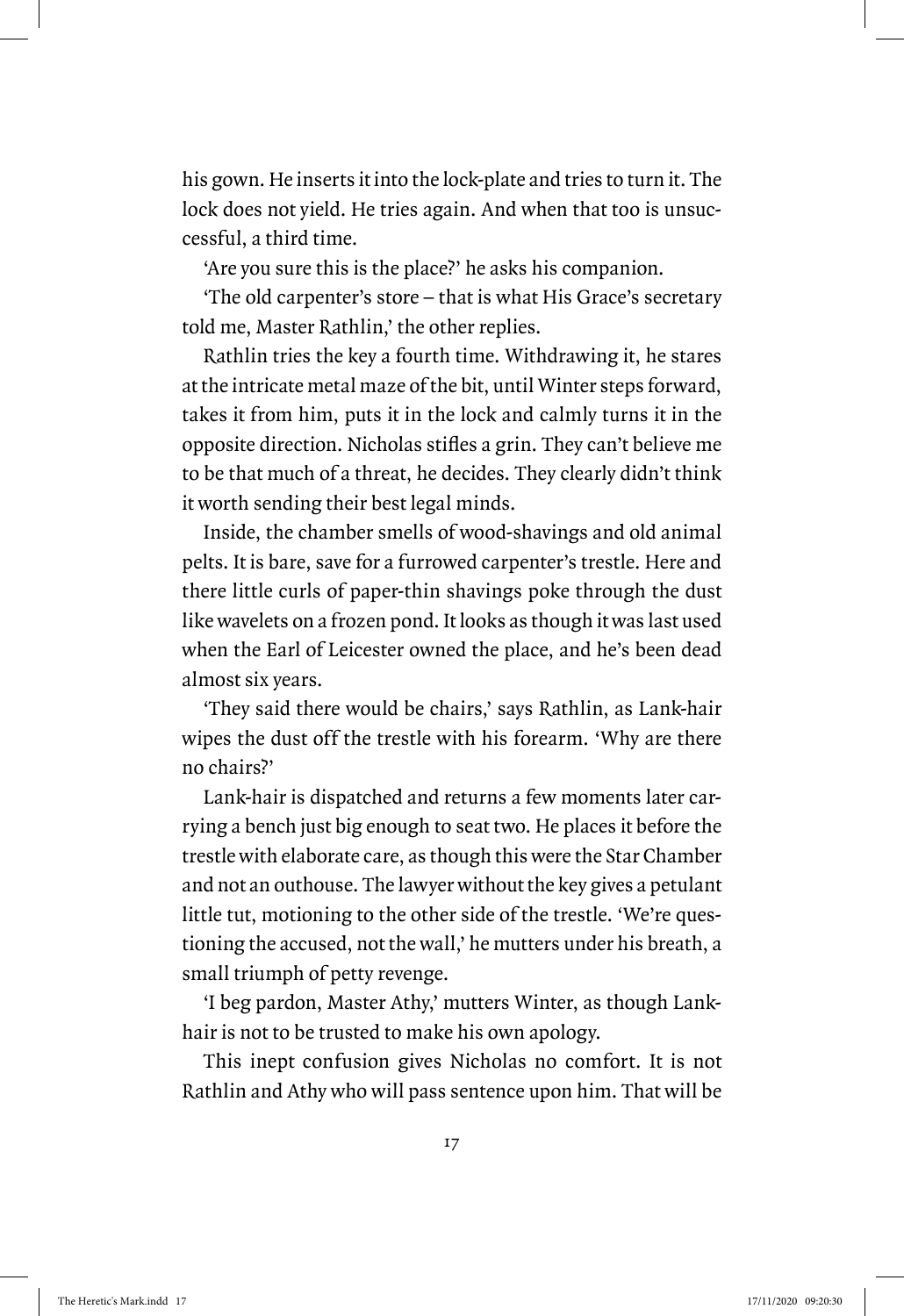left to Chief Justice Popham and Attorney General Coke. Not that it matters much. No matter how sound the accused's protestations of innocence, treason trials tend to have only one outcome.

With Winter and his friend stationed behind him, blocking the exit, Nicholas stands before this mockery of the Queen's Bench, trying to look as though he's being kept from more important business. Rathlin, apparently the more senior man, looks around the mean little chamber, gives a sigh of resignation and begins.

'You are Dr Nicholas Shelby, of Barnthorpe in the country of Sussex, accredited to practise physic by the Bishop of London, and a member of the College of Physicians. Is that correct?'

'No,' Nicholas says, sucking in his cheeks. 'I'm Richard Tarlton.'

This causes Rathlin to look at Winter with a severe furrowing of the brow. 'What's this, Master Winter? Have you brought us the wrong fellow?'

Athy put his hand over his mouth and gives a lawyer's sonorous cough.

'Richard Tarlton was a comedic *actor*, Master Rathlin – at the playhouses. He's dead.'

Rathlin looks surprised. 'Oh, a jest.' Then, disapprovingly, to Athy, 'The playhouses, you say?'

'I do, Master Rathlin.'

Rathlin studies Nicholas through narrowed eyes. 'Sinful places, playhouses. Given over to those who rejoice in lust, and impertinence towards their betters.'

Nicholas sighs inwardly. *That's all I need: a lawyer* and *a Puritan*.

'It is alleged, Master Shelby,' Rathlin continues, 'that you were an accomplice in the recent vile conspiracy made by the Jew Lopez, a native of Portugal given shelter in this realm, to administer to our sovereign lady, Elizabeth, a concoction fatal to Her Highness. This plan was thwarted only by the diligence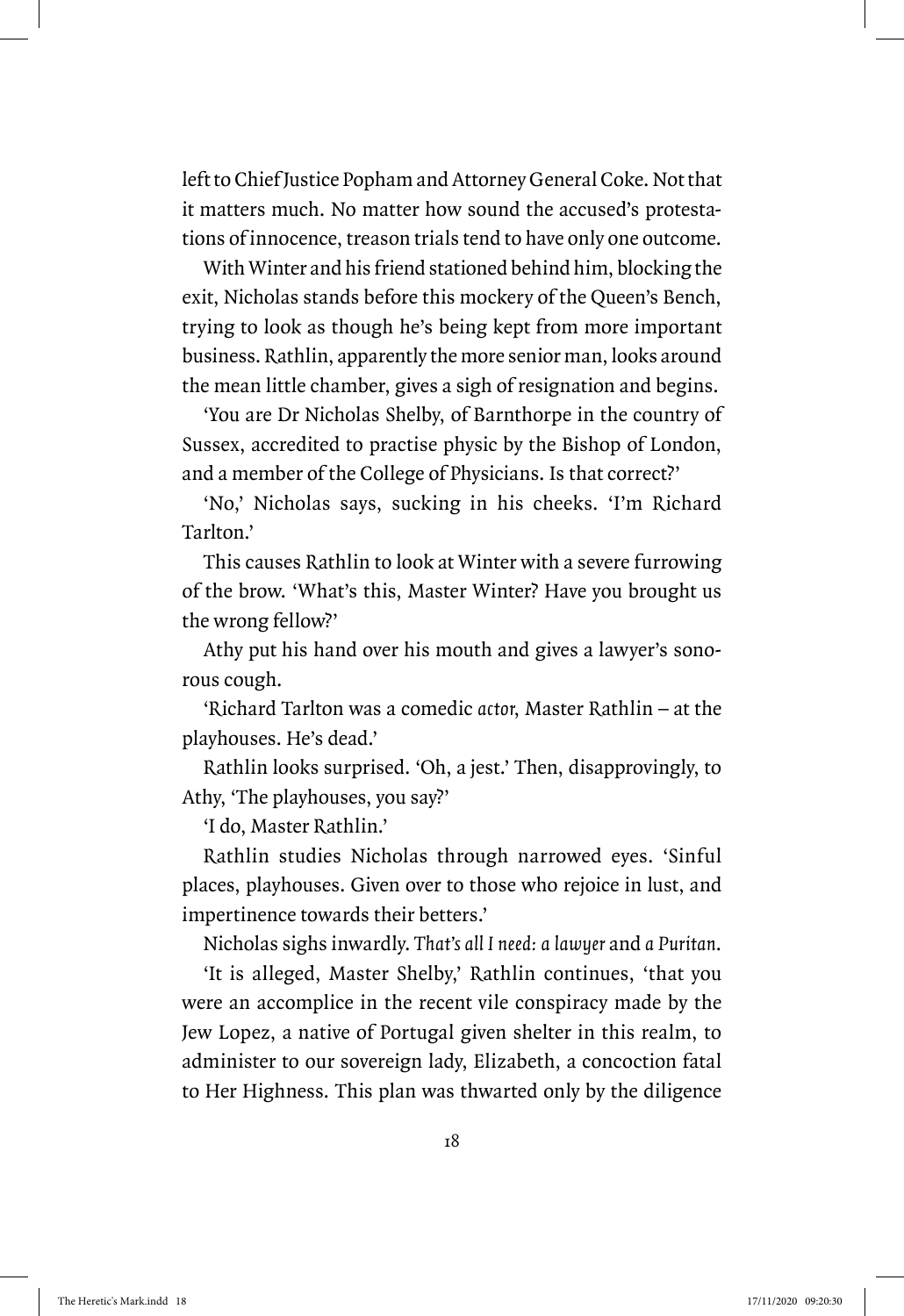of her Privy Council and the intercession of the Almighty. What say you – guilty?'

'I say the Trinity term must be a barren one for you lawyers, if you have time to waste on such a wild fabrication.'

'The allegation came from a reliable source,' says Rathlin.

'Did it really? Would you care to name it?'

'You think perhaps we have fabricated this charge on a whim?'

The evasion gives Nicholas a glimmer of comfort. An anonymous denunciation, he thinks. 'I'd put my money on it coming from someone I refused to purge for a bellyache brought on by overindulgence,' he says. 'Prove me wrong.'

Athy looks down his nose at the accused. 'This is not a trivial matter, Mr Shelby. We are speaking here of treason.'

Nicholas shrugs, a gesture that carries more indifference than he feels. 'I get more than a few of such charges, now that I am in the service of  $-$  a pause to make sure they are paying attention, then a slowing of the voice as he plays the only card he holds – 'Sir Robert Cecil, Her Grace's secretary.'

But Temple lawyers are not so easily distracted. Rathlin says, 'But you have oftentimes been in close proximity to Her Highness's person, have you not?'

'*Oftentimes*? No; I'm not her personal physician. Not yet.'

Nicholas remembers Robert Cecil's warning last year when he returned from Morocco. The queen had expressed an interest in having him speak to her of the Barbary shore and how the Moors practised their physic. 'Don't get your hopes up,' Cecil had warned him. 'She makes invitations like that to every young man whose appearance pleases her.' But Cecil had been wrong. Elizabeth *had*  summoned him: once to Windsor, once to Whitehall and twice more to Nonsuch. The memory of their first conversation springs into his mind now. 'Are you *sure* you are a physician, sirrah? You do not have an academic look to you.'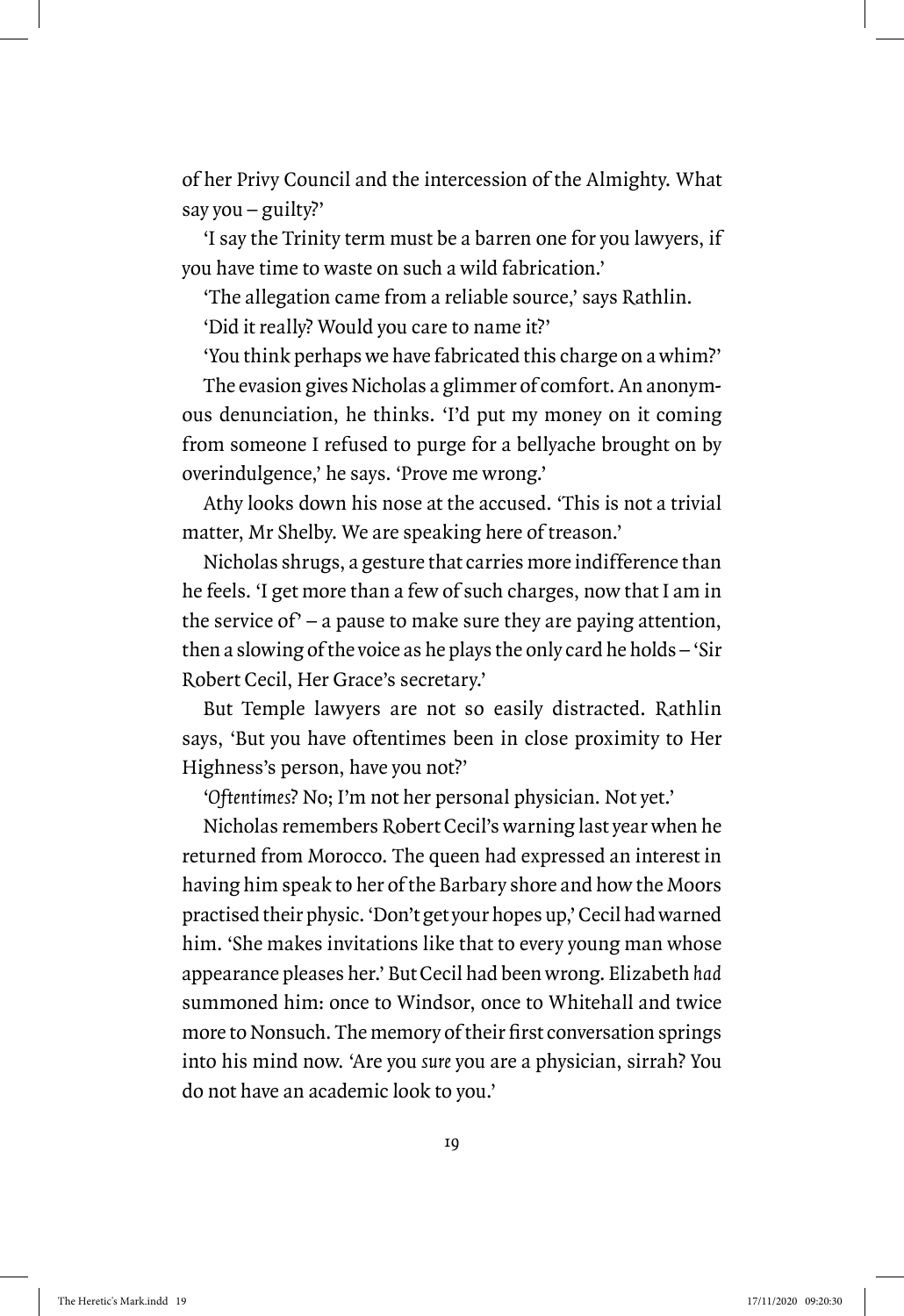He'd taken it as a compliment.

'Master Baronsdale tells me he considers you a heretic,' he hears the queen saying, her white cerused face – almost as unmoving as a mask in a morality tale – creasing slightly with amusement at the expression on the faces of the assembled courtiers who are wondering what manner of fellow she'd commanded to appear before her. 'In matters of physic, I mean.'

'It is the privilege of the president of the College of Physicians to judge us humbler doctors as he chooses, Majesty,' he had replied, head down out of deference. But to his horror that had enabled him to see that he was wearing an old patched pair of woollen hose. In the pre-dawn darkness when he'd dressed, Bianca had been half-asleep. Kissing him goodbye had taken preference over ensuring he'd been properly attired to meet his monarch.

Rathlin's voice pulls him back to the present.

'Nevertheless, you *have* been granted privy access to Her Grace's chamber. We presume she did not call upon you to have you read poetry to her. What did you do there?'

'We spoke of how the Moors of Barbary organize their hospitals. She was interested.'

'The Moors have *hospitals*?' asks Athy, as though the possibility has only just occurred to him.

'For longer than we have had them. The one I visited was better than St Tom's. Certainly cleaner.'

'How remarkable.'

'Not really. Many of our procedures come from Moorish physicians of old, or from the books of antiquity they saved from destruction by the barbarians.'

Rathlin asks, 'And during these visits to Her Majesty, did you administer any foreign substance to her body?'

'No.'

'Nothing at all?'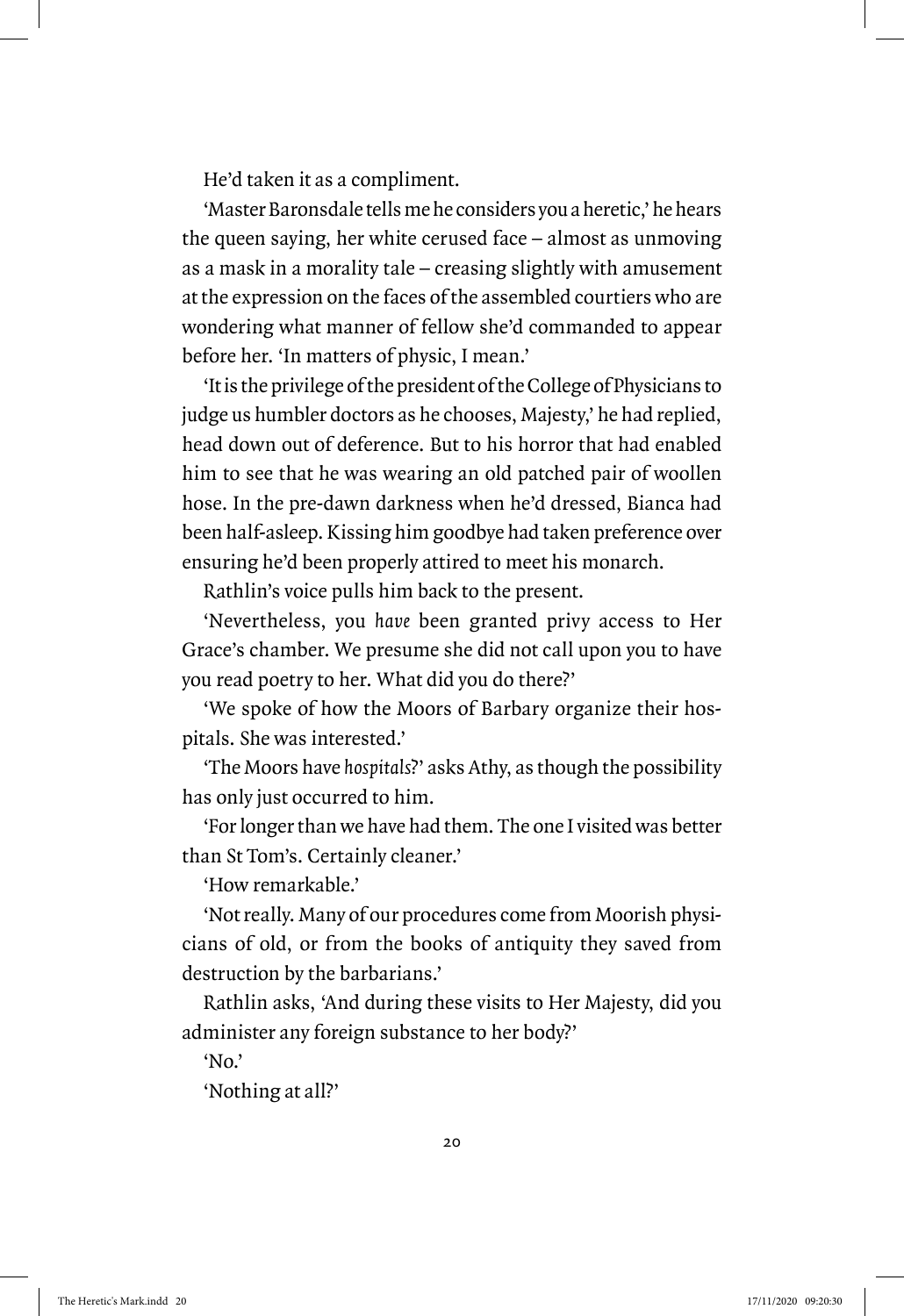'I think I might have remembered. So might she.'

'Did the traitor Lopez suggest such a thing to you?' This from Athy.

'Of course he didn't.'

'But he *was* present.'

'Only at the first summons. After that, he was elsewhere – latterly in the Tower. I see you are not taking notes.'

'This is a preliminary interview, Dr Shelby,' Rathlin says. 'There will be time enough for testimony later – when you appear before the Queen's Bench.'

'Were you *ever* alone with Her Grace?' Athy asks.

'Is that an offence? I hear tell the Earl of Essex is often in her privy company.'

'Answer the question,' says Athy sourly.

'Then, never*.* I was always in the company of either Baronsdale or Beston.'

Rathlin raises a lawyer's eyebrow, as though he's found the fatal flaw in the defence. 'So there were *others* in this conspiracy?'

Nicholas manages not to laugh. 'Master Baronsdale is president of the College of Physicians. Beston is one of the Censors, responsible for testing our professional knowledge. Are you suggesting the entire membership of the College conspired to poison the queen, Master Rathlin? *All* of us?'

'You could still have secreted your poison in some innocent-looking vessel, Dr Shelby.'

Now the laugh cannot be restrained. 'Master Athy, Censor Beston might not be the sharpest of scalpels I've come across, but even *he* would manage to make a connection between a junior physician administering an unapproved draught to Her Grace and her subsequent demise.'

Rathlin leans forward across the trestle, the elbows of his lawyer's gown leaving a snail's trail of dust as they move. He steeples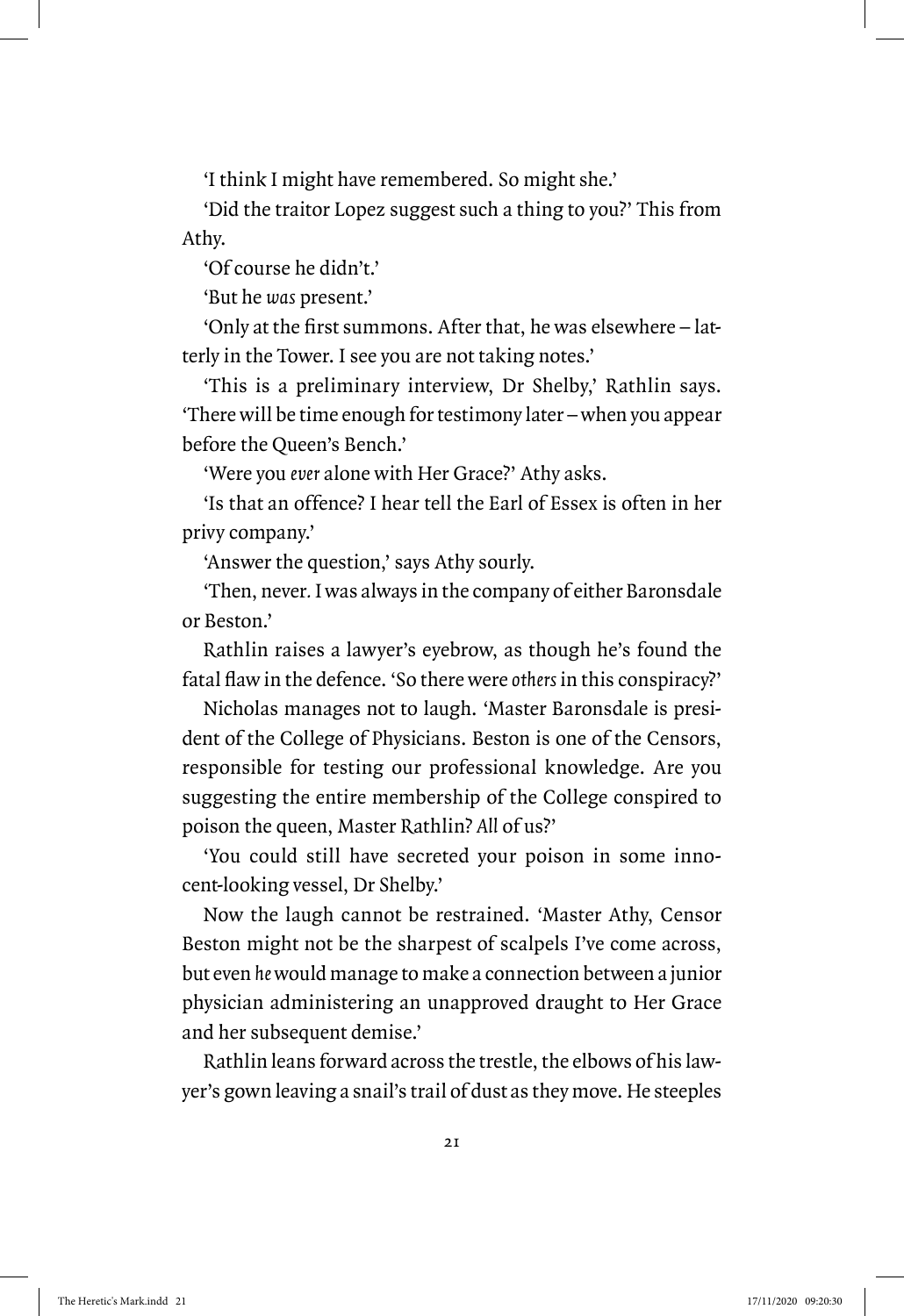his fingers under his chin as he looks up at Nicholas with his cold judicial eyes. 'Perhaps, being a medical man and not of our profession, Dr Shelby, you do not know that even *speaking* of the queen's death is tantamount to sedition. It is forbidden.'

'If you're going to accuse me of seeking to poison her, and I am to defend myself, it's a little difficult not to.'

'Are you saying you deny the charge?'

For a moment Nicholas does not answer. Wearily he raises his gaze towards the low ceiling. Inches above his head a row of rusty iron hooks hang from a rafter like the sagging eyes of a dropsy patient.

'Is that what you did to poor Dr Lopez – decide he was guilty from the start?'

Rathlin seems caught by surprise. 'I cannot tell you, Dr Shelby,' he says. 'Neither I nor Master Athy was party to the examination of Lopez. That was conducted by the earl himself, and Sir Robert Cecil.'

The news gives Nicholas a glimmer of hope. Perhaps a formal charge has not yet been laid against him. Perhaps this really is a consequence of nothing but malice  $-$  a fiction uttered carelessly by someone who bears him a grudge. But even if it is, Nicholas knows this can still end in a lethal outcome. After all, the queen herself had not agreed to Lopez's execution until the worm of doubt had been woken in her. What if the Earl of Essex is at this very moment in her company, reassuring her that another conspirator has been caught before he can strike? Poor Lopez had been her personal physician for more than thirteen years before she abandoned him. What hope could there be that she would lift even a single bejewelled finger to protect a young man who had been in her presence just four times, a man whom she had already called – perhaps only half-jokingly – a heretic?